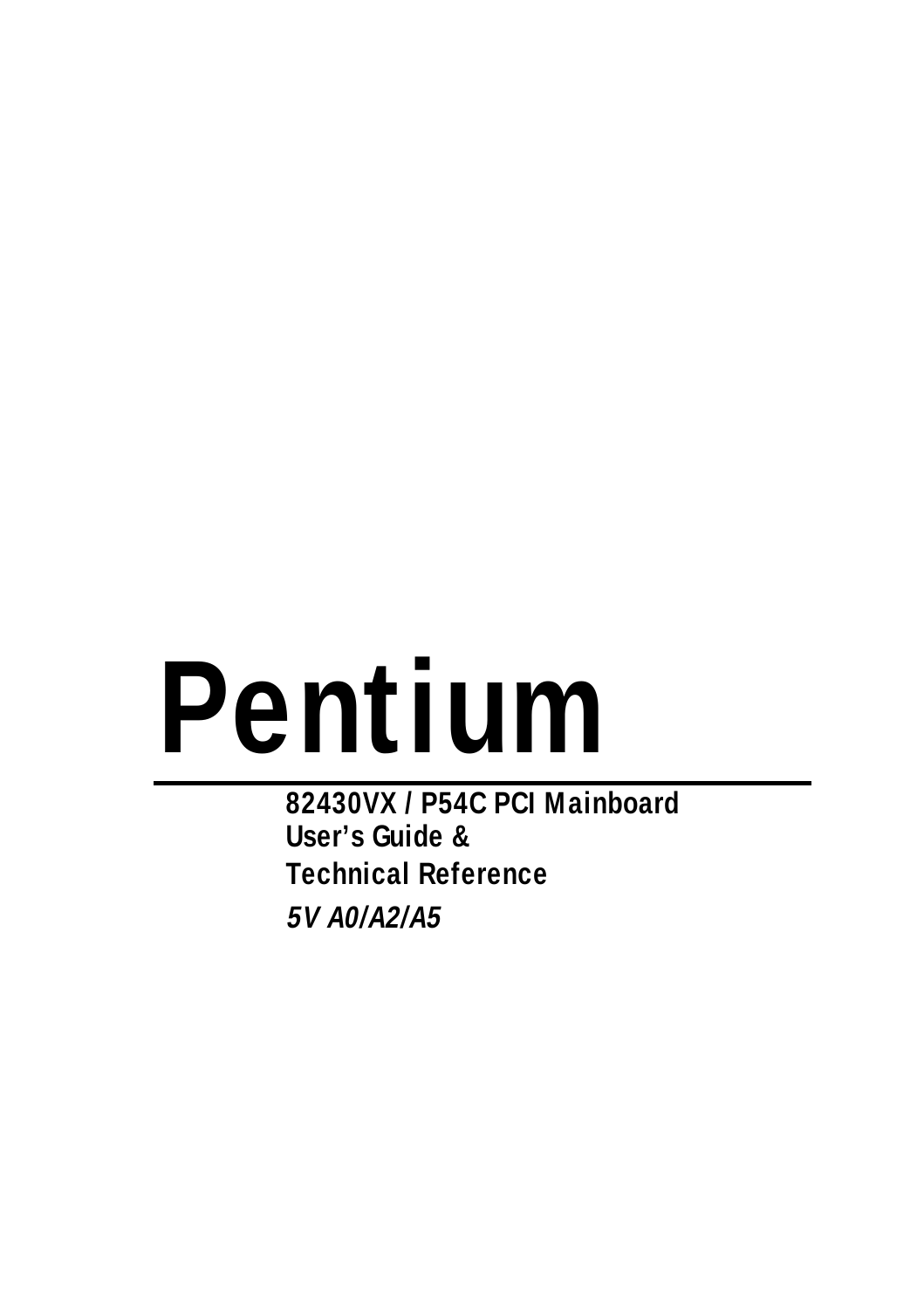

This User's Guide is for assisting system manufacturers and end users in setting up and installing the mainboard. Information in this guide has been carefully checked for reliability; however, no guarantee is given as to the correctness of the contents. The information in this document is subject to change without notice.

#### **Copyright Notice**

Copyright 1997, Soyo Computer Inc. All rights reserved. This manual is copyrighted by Soyo Computer Inc. You may not reproduce, transmit, transcribe, store in a retrieval system, or translate into any language, in any form or by any means, electronic, mechanical, magnetic, optical, chemical, manual, or otherwise, any part of this publication without express written permission of Soyo Computer Inc.

#### **Trademarks**

Soyo is a registered trademark of Soyo Computer Inc. All trademarks are the property of their owners.

#### **Disclaimer**

Soyo Computer Inc. makes no representations or warranties regarding the contents of this manual. We reserve the right to revise the manual or make changes in the specifications of the product described within it at any time without notice and without obligation to notify any person of such revision or change. The information contained in this manual is provided for general use by our customers. Our customers should be aware that the personal computer field is the subject of many patents. Our customers should ensure that they take appropriate action so that their use of our products does not infringe upon any patents. It is the policy of Soyo Computer Inc. to respect the valid patent rights of third parties and not to infringe upon or assist others to infringe upon such rights.

#### **Restricted Rights Legend**

Use, duplication, or disclosure by the Government is subject to restrictions set forth in subparagraph  $(c)(1)(ii)$  of the Rights in Technical Data and Computer Software clause at 252.277-7013.

#### **Product Rights**

Product mentioned in this manual are mentioned for identification purpose only. Product names appearing in this manual may or may not be registered trademarks or copyrights of their respective companies.

If you need any further information, please come to our home page on internet. The address is "**http://www.soyo.com.tw**".

**Edition:** February 1997 **Version 2.2 5VA0/A2/A5 SERIAL**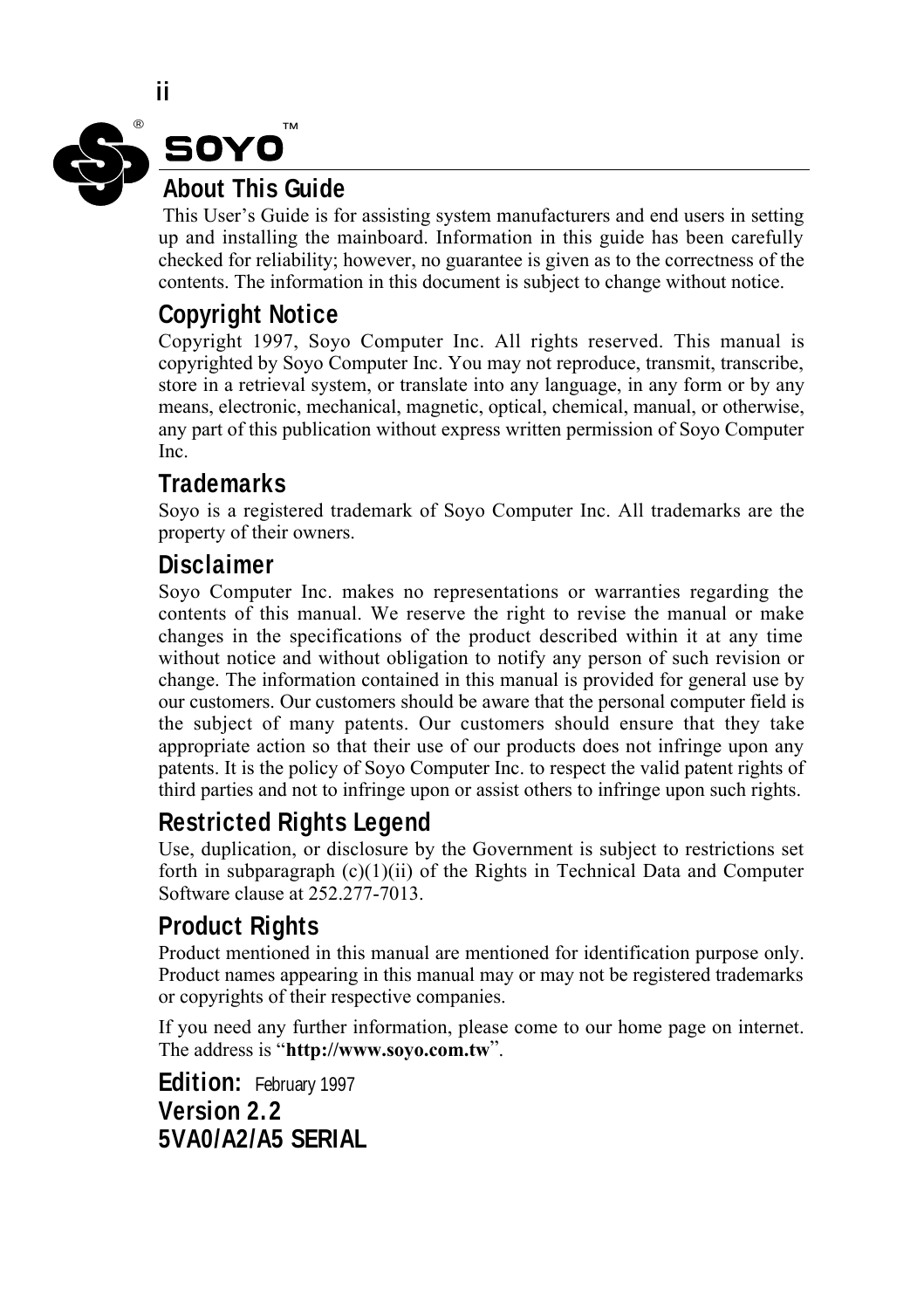# **Table of Contents**

| Pentium - 75/90/100 CPU Settings (1.5 x clock) 6  |  |
|---------------------------------------------------|--|
| Pentium - 100/120/133 CPU Settings (2.0 x clock)7 |  |
| Pentium - 150/166 CPU Settings (2.5 x clock) 8    |  |
| Pentium - 180/200 CPU Settings (3.0 x clock) 8    |  |
|                                                   |  |
|                                                   |  |
|                                                   |  |
|                                                   |  |
|                                                   |  |
|                                                   |  |
|                                                   |  |
| 256K Pipelined Burst Cache Configuration  12      |  |
| 512K Pipelined Burst Cache Configuration  12      |  |
|                                                   |  |
|                                                   |  |
|                                                   |  |
| J17 - Keylock & Power LED Connector  13           |  |
|                                                   |  |
|                                                   |  |
|                                                   |  |
|                                                   |  |
|                                                   |  |
| IDE1/IDE2 - On-board Primary/Secondary IDE HDD    |  |
|                                                   |  |
|                                                   |  |
|                                                   |  |
|                                                   |  |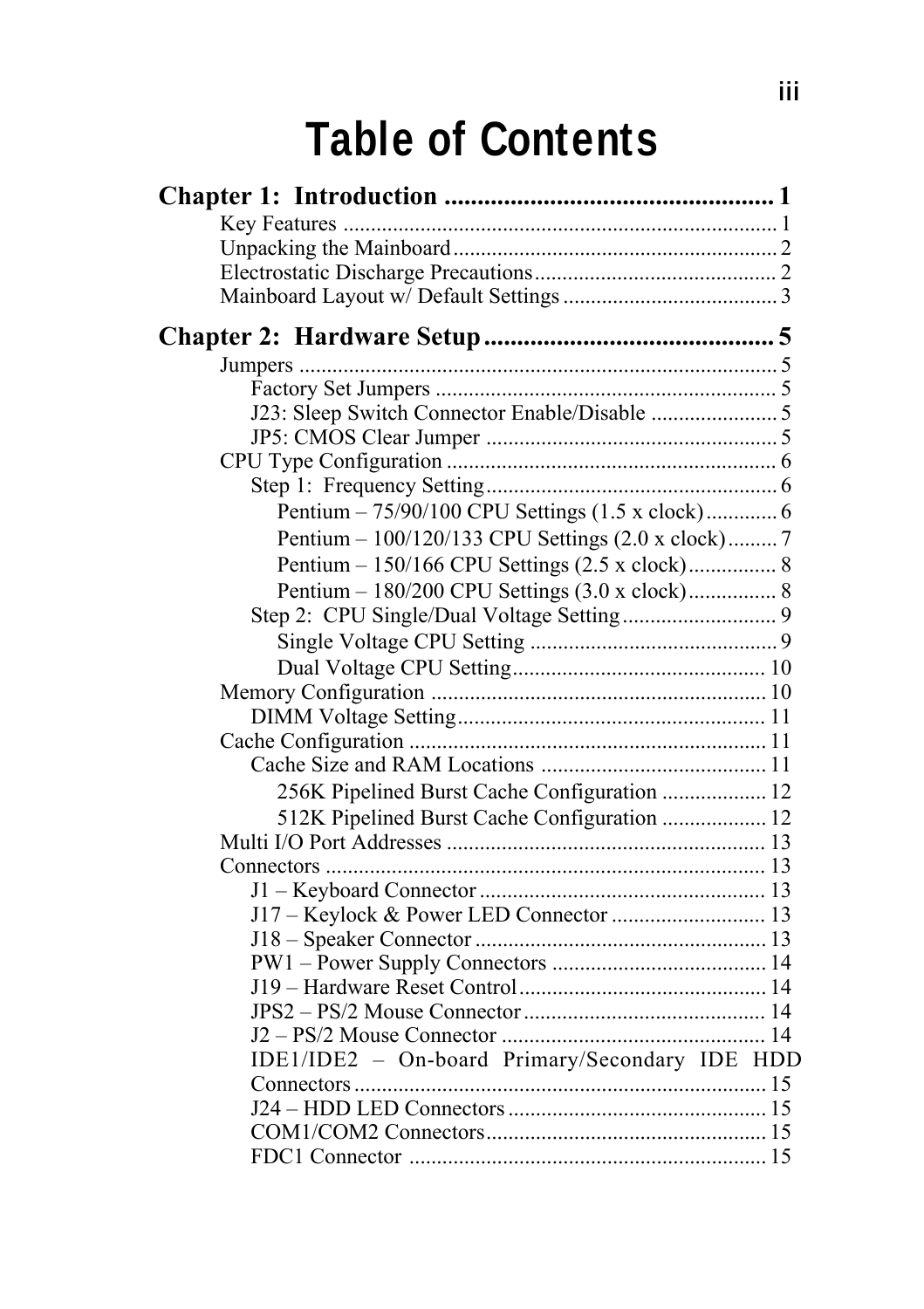| J3 - Pipelined Burst SRAM Module Slot  15                |  |
|----------------------------------------------------------|--|
|                                                          |  |
|                                                          |  |
|                                                          |  |
|                                                          |  |
|                                                          |  |
|                                                          |  |
|                                                          |  |
|                                                          |  |
|                                                          |  |
|                                                          |  |
|                                                          |  |
|                                                          |  |
|                                                          |  |
|                                                          |  |
| Triones IDE/ATAPI CD-ROM bus Master Drivers Installation |  |
|                                                          |  |
|                                                          |  |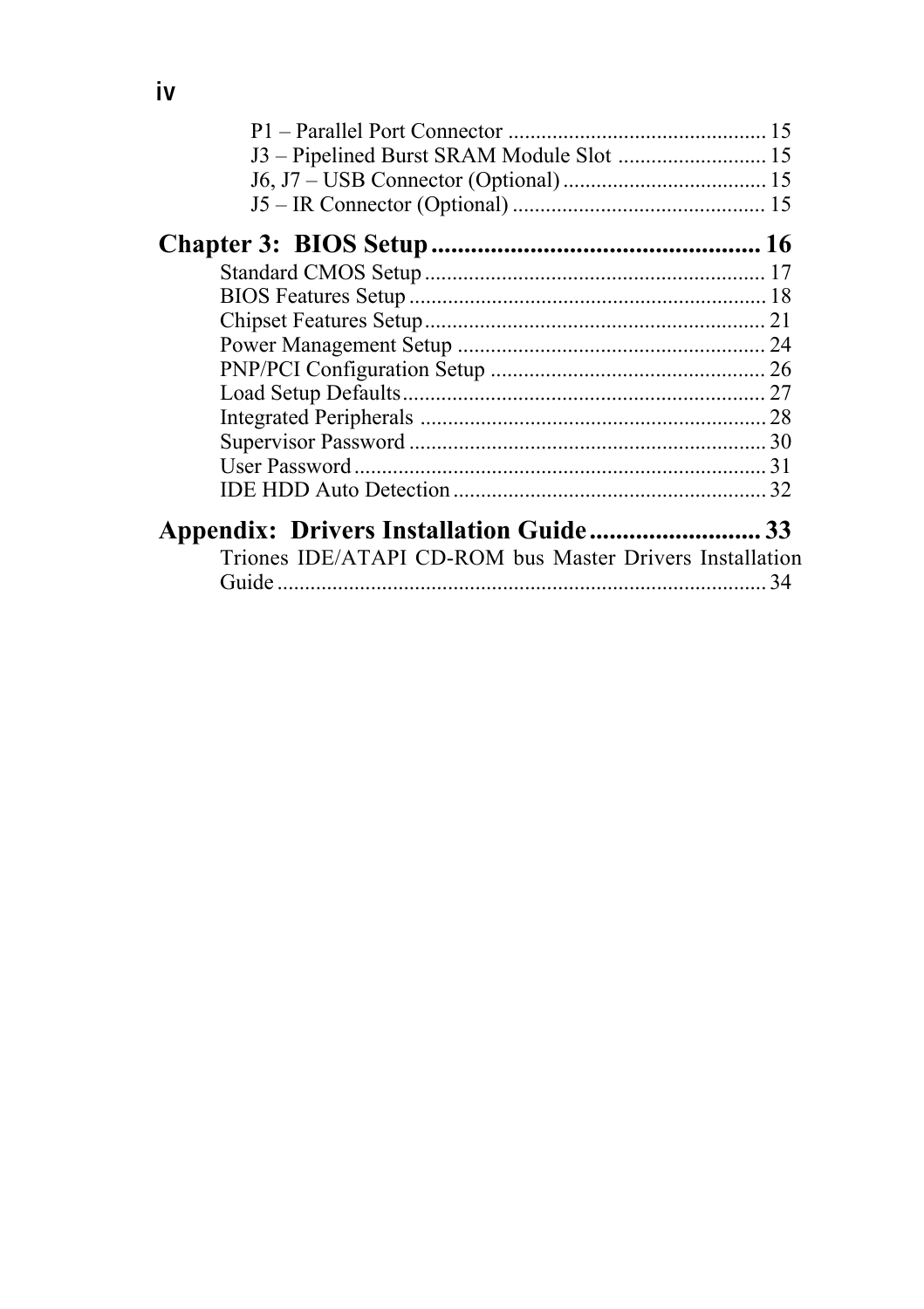# **1 Introduction**

The 82430 VX/P54C PCI mainboard is a high-performance system board that supports Pentium P54CX family CPUs. You can install 256K to 512K of external cache memory on the mainboard. The mainboard is fully compatible with industry standards, and adds many technical enhancements.

# **Key Features**

- Supports P54C/P55C family CPUs running at  $75 \sim 200$  MHz speeds; Cyrix  $6X86/6X86L$  CPUs running at P120+/P133+/P150+/P166+ MHz speeds; and AMD K5 CPUs.
- **Supports SOCKET 7** for upgrade
- Integrated Second Level (L2) Cache Controller
	- Write Back Cache Modes and Direct Mapped Organization
	- **On-board 256K Pipeline Burst SRAMs Cache and upgrade slot supports**
- Integrated DRAM Controller
	- Supports Fast-Page Mode, EDO, and Synchronus DRAM (both symmetrical and asymmetrical addressing)
	- Supports 8MB, 16MB, and 32MB Unbuffered DIMM memory
	- On-board memory configurations from **4 to 128 Mbytes**
- Supports Pentium / P54C SMM Mode and CPU Stop Clock
- Supports "**Table-Free**" DRAM configuration in any bank
- **Supports Universal Serial Bus USB (Optional)**
- Compliant to PCI specifications v2.1
- Four 32-bit PCI slots (Masters) and Four ISA slots, 4-layer PCB
- System BIOS built-in NCR306 SCSI Card BIOS and **"Plug and Play"** function
- On-board built-in PCI Master IDE controller and floppy controller
- On-board supports for two high speed UARTS (w/i 16550 FIFO) and Multimode parallel port for Standard, Enhanced (EPP) and high speed (ECP) modes, PS/2 mouse function
- **On-board supports FLASH Memory for easy upgrade BIOS**
- **On-board supports PS/2 mouse function.**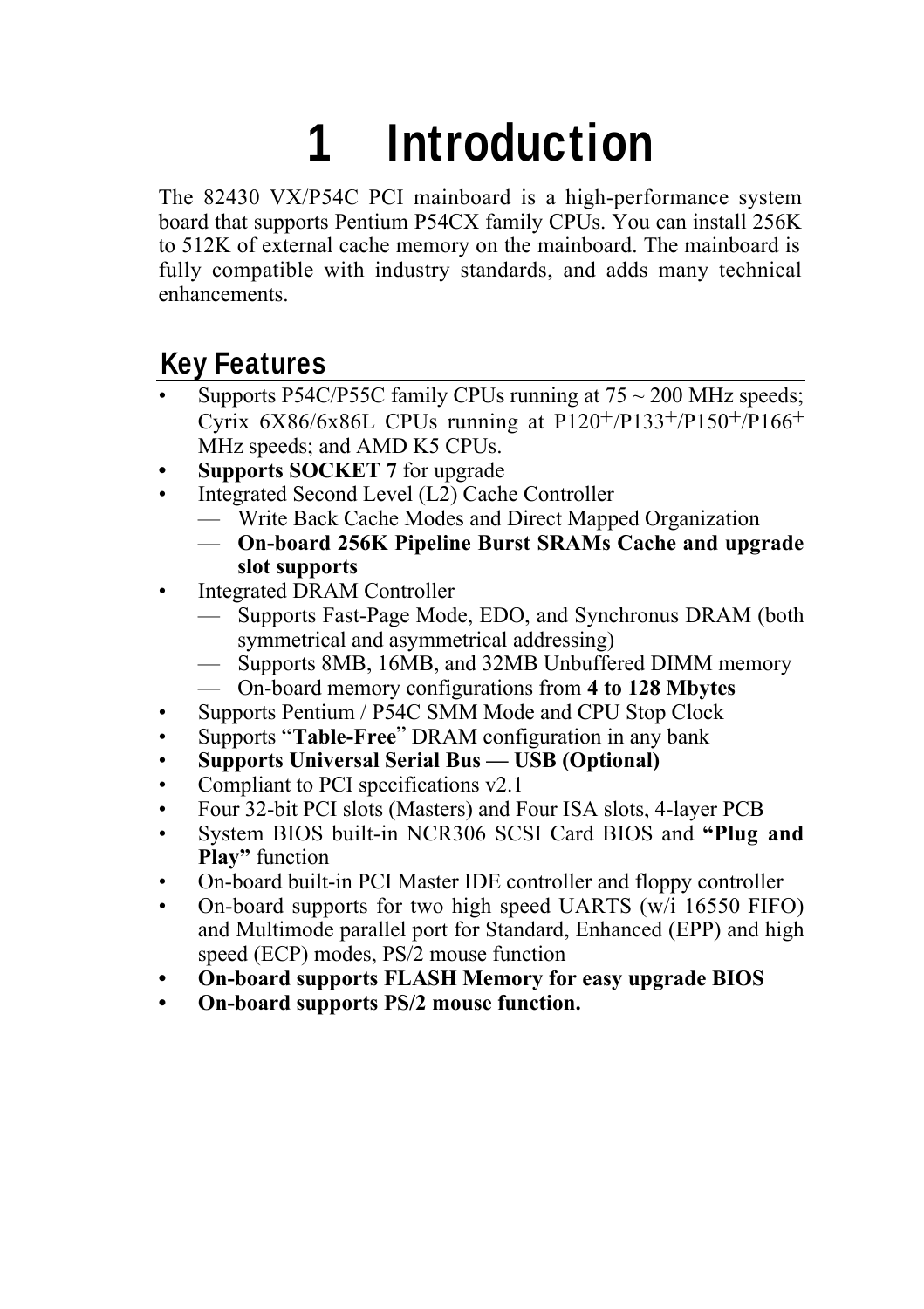# **Unpacking the Mainboard**

The mainboard package contains:

- The 82430VX / P54C Mainboard
- This User's Guide

#### *Note: Do not unpack the mainboard until you are ready to install it.*

Follow the precautions below while unpacking the mainboard.

- 1. Before handling the mainboard, ground yourself by grasping an unpainted portion of the system's metal chassis.
- 2. Remove the mainboard from its anti-static packaging and place it on a grounded surface, component side up.
- 3. Check the mainboard for damage. If any chip appears loose, press carefully to seat it firmly in its socket.

Do not apply power if the mainboard appears damaged. If there is damage to the board contact your dealer immediately.

# **Electrostatic Discharge Precautions**

Make sure you ground yourself before handling the mainboard or other system components. Electrostatic discharge can easily damage the components. Note that you must take special precaution when handling the mainboard in dry or air-conditioned environments.

Take these precautions to protect your equipment from electrostatic discharge:

- Do not remove the anti-static packaging until you are ready to install the mainboard and other system components.
- Ground yourself before removing any system component from its protective anti-static packaging. To ground yourself grasp the expansion slot covers or other unpainted portions of the computer chassis.
- Frequently ground yourself while working, or use a grounding strap.
- Handle the mainboard by the edges and avoid touching its components.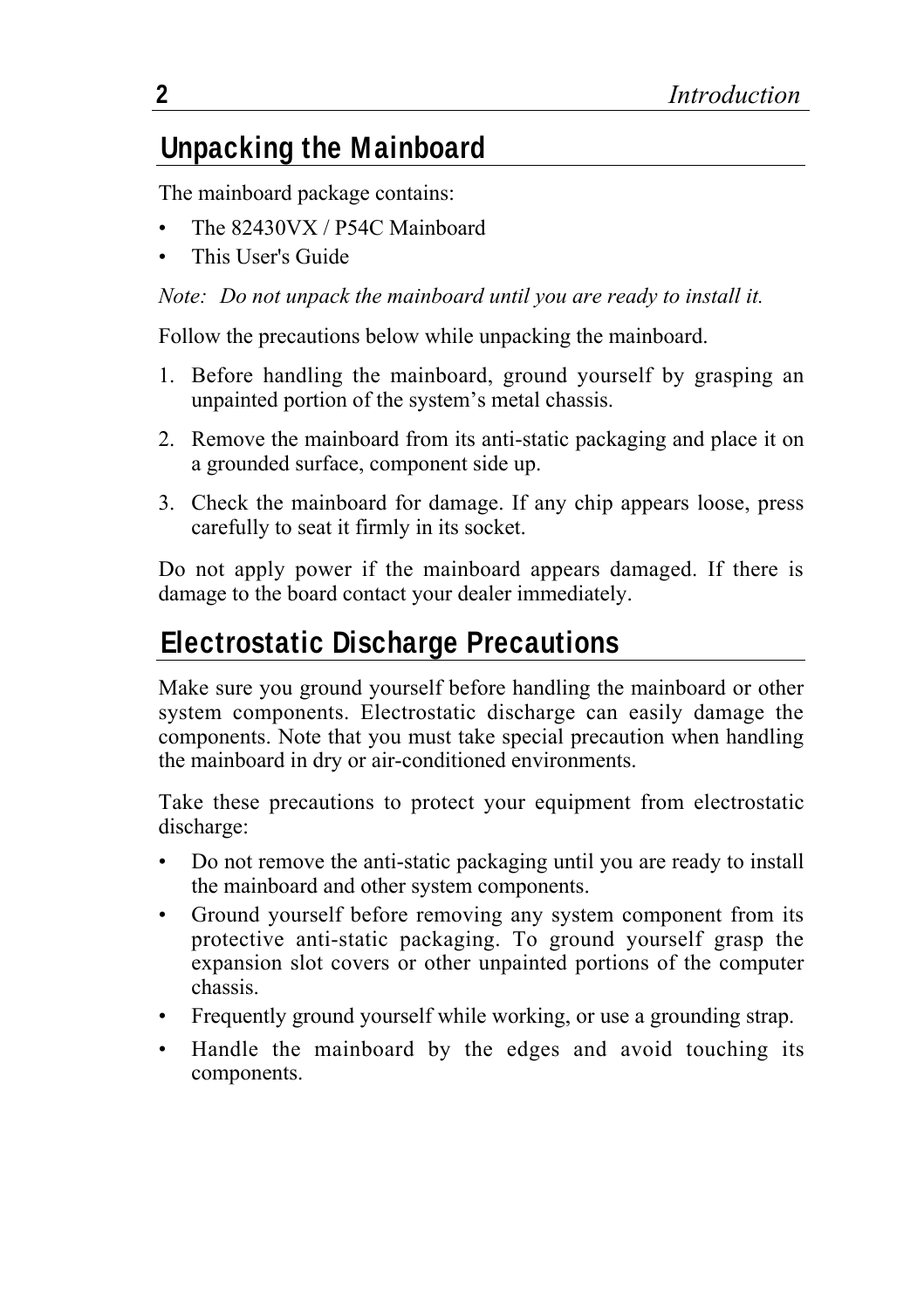# **Mainboard Layout w/ Default Settings**



- 1. P54C/6x86 in ZIF socket 7 10. 5V DC Power Connector<br>2. Pipelined Burst SRAM 11. Keyboard Connector
- 2. Pipelined Burst SRAM 11.<br>3. 82430 VX Chipset 12.
- 
- 4. Pipelined Burst SRAM Module Slot<br>PnP FLASH BIOS
- 5. PnP FLASH BIOS 14. Floppy Connector
- 6. Real Time Clock (RTC) 15. Parallel Port Connector<br>7. ISA Slots 16. COM1/COM2 Connector
- 
- 
- 8. PCI Slots 17. Keyboard BIOS<br>
9. SIMM Memory Bank 18. Super I/O Chipset 9. SIMM Memory Bank 18.
- *Figure 1–1. Mainboard Layout*
	-
- 3. 82430 VX Chipset 12. PS/2 Mouse Connector<br>4. Pinelined Burst SRAM 13. IDE1/IDE2 Connector
	- 13. IDE1/IDE2 Connector
	-
	-
	- COM1/COM2 Connector
	-
	-
	- 19. Unbuffered DIMM Memory Bank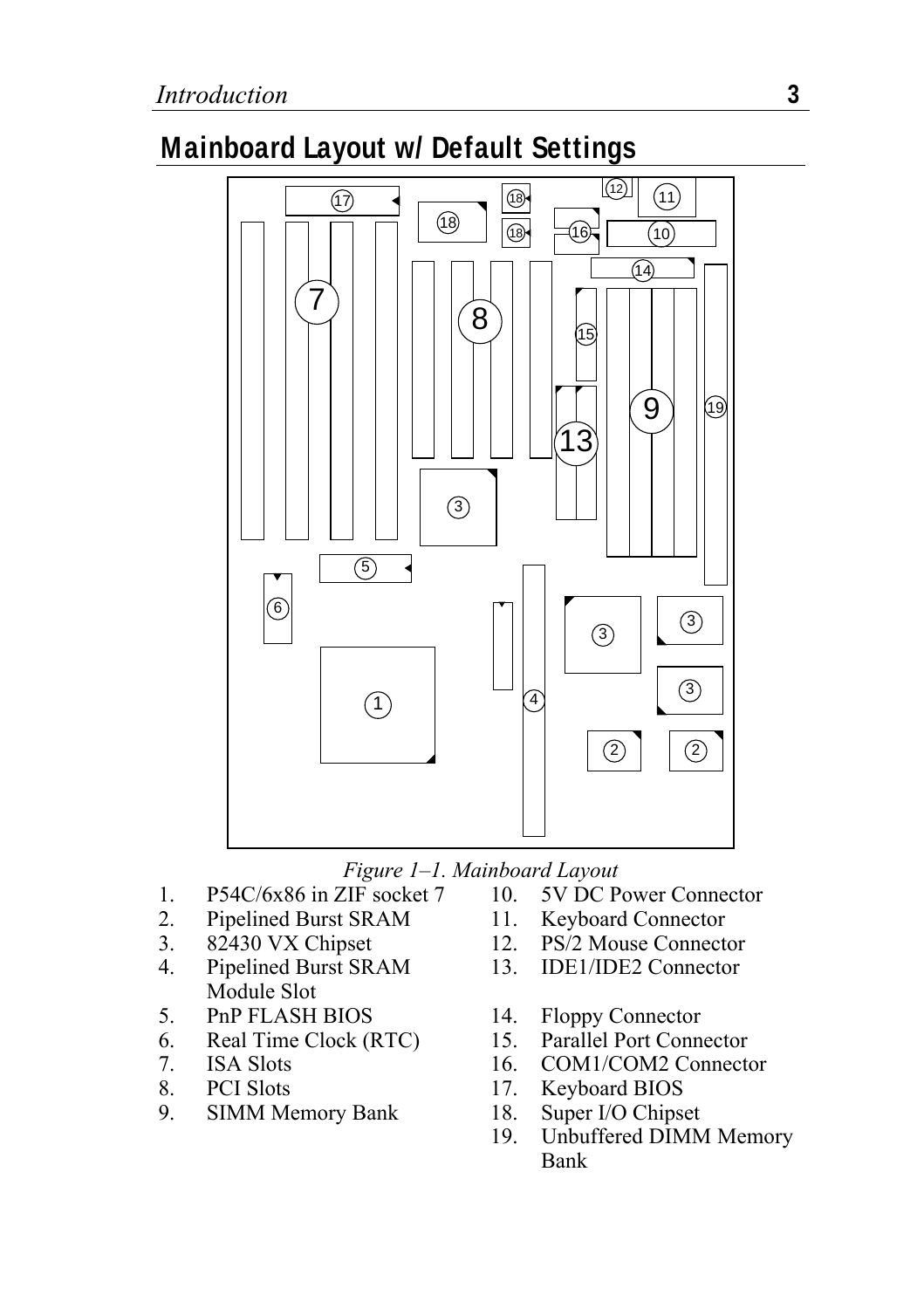**Default settings are as follows: Pentium 100MHz CPU, 256K W/B Pipelined Burst cache, Address Pipeline Enabled, On-board Local Bus IDE Enabled, FDC Enabled, 2 high speed UARTS Enabled (w/ 16550 FIFO), 1 EPP/ECP port (ECP + EPP mode), and 5V DRAM/3.3V DIMM.**





*Important: Make sure the system is well ventilated to prevent overheating and ensure system stability.*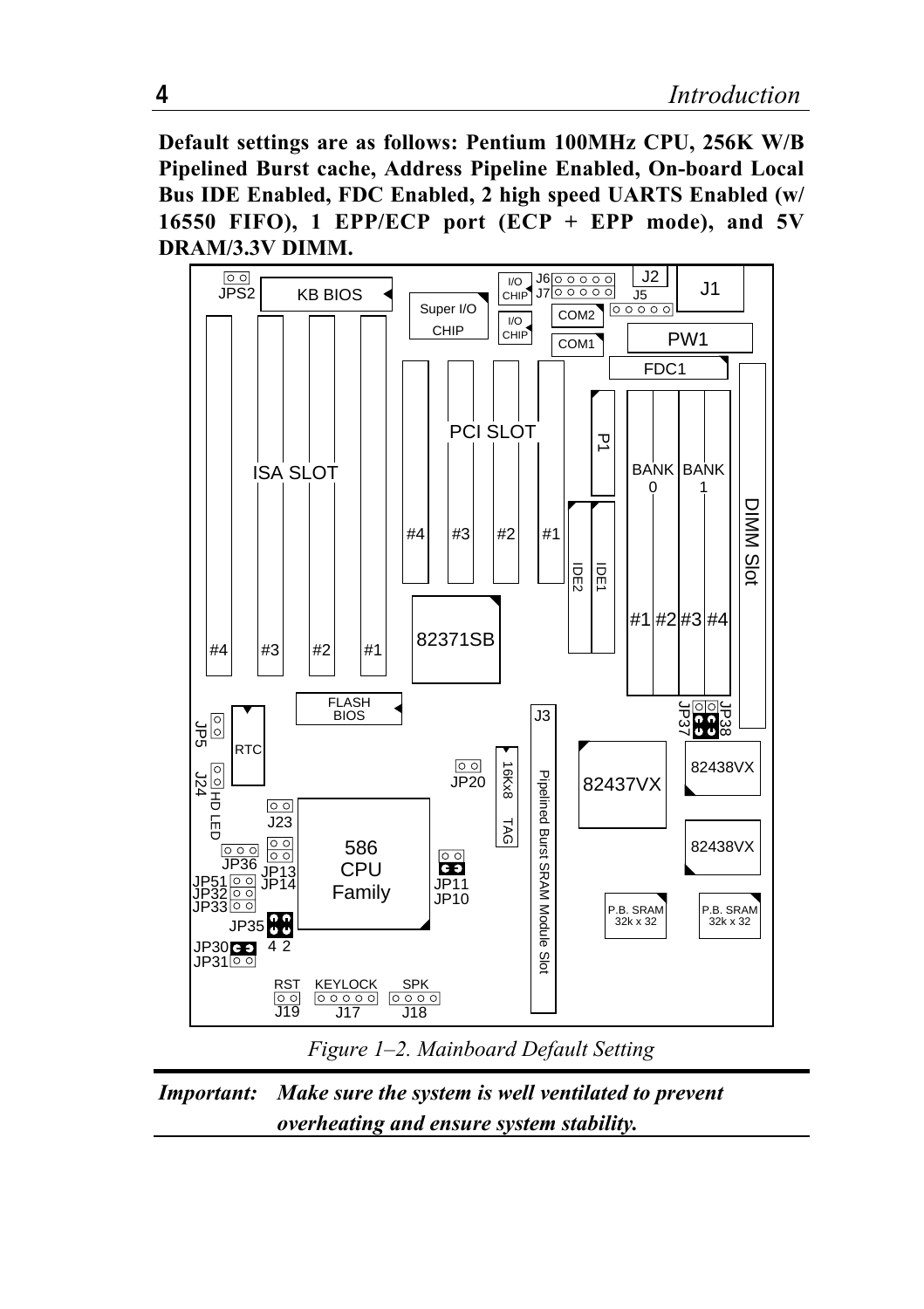# **2 Hardware Setup**

This chapter explains how to configure the mainboard's hardware. After you install the mainboard, you can set jumpers, install memory on the mainboard, and make case connections. Refer to this chapter whenever you upgrade or reconfigure your system.

*CAUTION***:** *Turn off power to the mainboard, system chassis, and peripheral devices before performing any work on the mainboard or system.*

#### **Jumpers**

#### **Factory Set Jumpers**

The following jumpers are set at the factory as below.

| <b>Jumpers</b>  | <b>Factory settings</b> |
|-----------------|-------------------------|
| JP1, JP22, JP35 | <b>Factory fixed.</b>   |

#### **J23: Sleep Switch Connector Enable/Disable**

Toggle this jumper to force the system into power saving (Green) mode. Any hardware IRQ signal makes the system wakeups.

#### **JP5: CMOS Clear Jumper**

Clear the CMOS memory by momentarily shorting this jumper; then open the jumper to retain new settings.

| <b>CMOS Setting</b>           | JP5 |
|-------------------------------|-----|
| Retain CMOS data<br>(default) | 2   |
| Clear CMOS data               |     |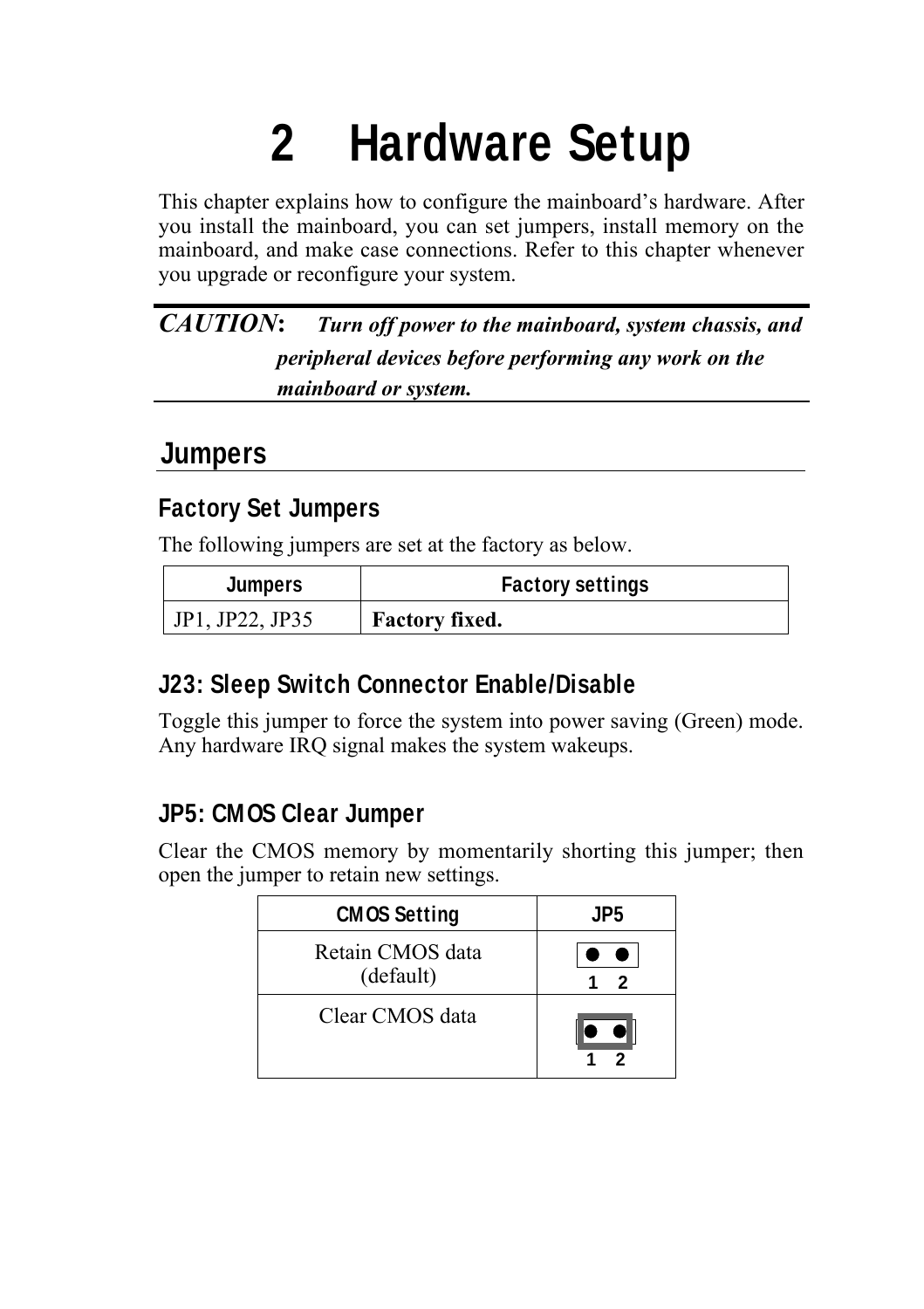# **CPU Type Configuration**

This section shows you how to configure your CPU step by step. Note that you need to check the CPU voltage before installation.

#### ❑ **Step 1: Frequency Setting Pentium – 75/90/100 CPU Settings (1.5 x clock) AMD K5 – PR75/PR90/PR100/PR120/PR133 (1.5 x clock)**



*Figure 2–1–1. CPU Jumper Settings*

- *Note: 1. You must equip the CPU with a fan and heat sink for system stability.*
	- 2.  $AMD K5-PR75/90/100 = AMD 5<sub>k</sub>86(SSA5)-P75/90/100.$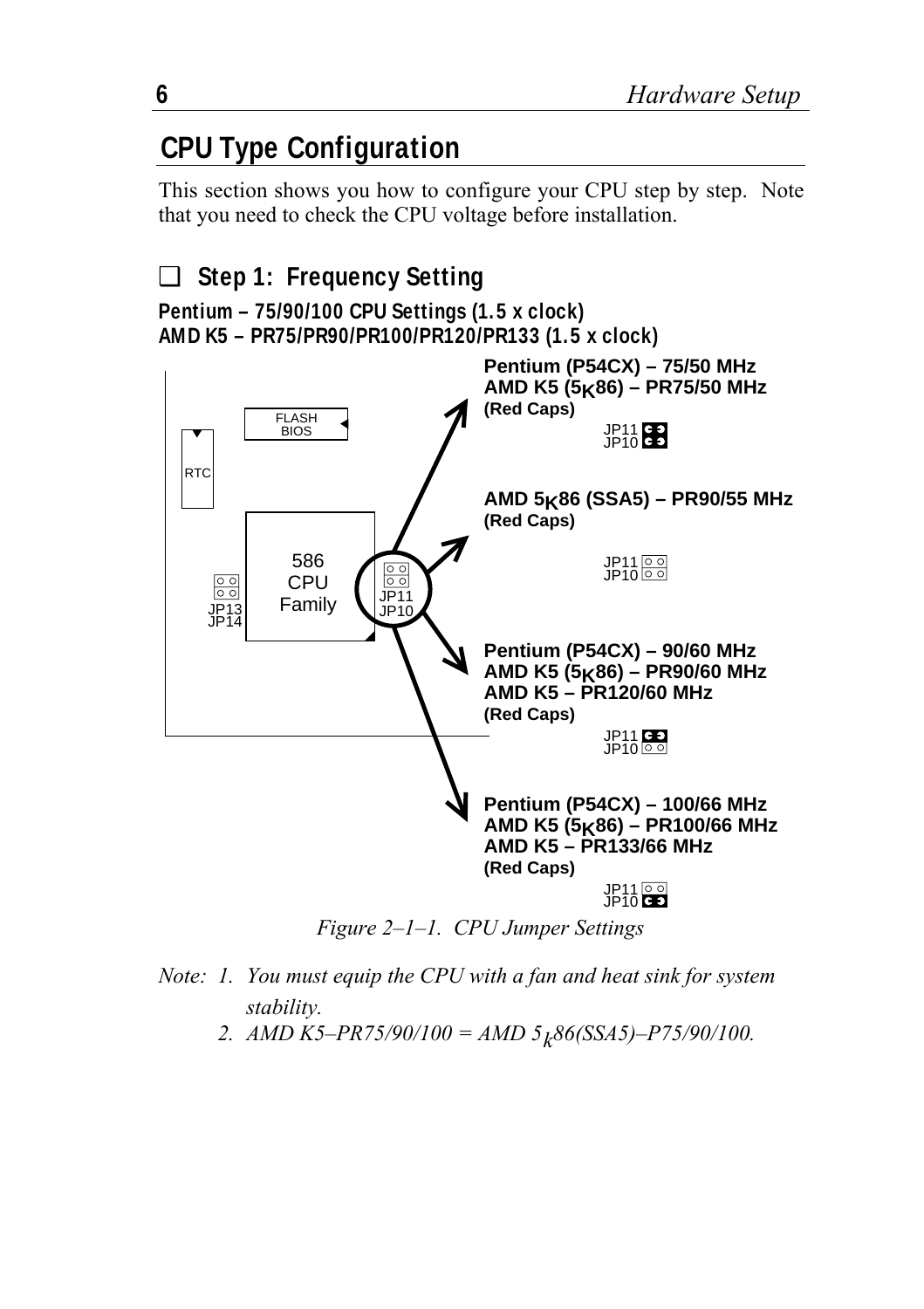**Pentium – 100/120/133 CPU Settings (2.0 x clock) Cyrix 6x86/6x86L – P120+/P133+/P150+/P166+ CPU Settings (2.0 x clock)**



*Figure 2–1–2. CPU Jumper Settings*

- *Note: 1. You must equip the CPU with a fan and heat sink for system stability.*
	- *2. Cyrix 6x86 P166+ has to be matched with 60ns DRAMs.*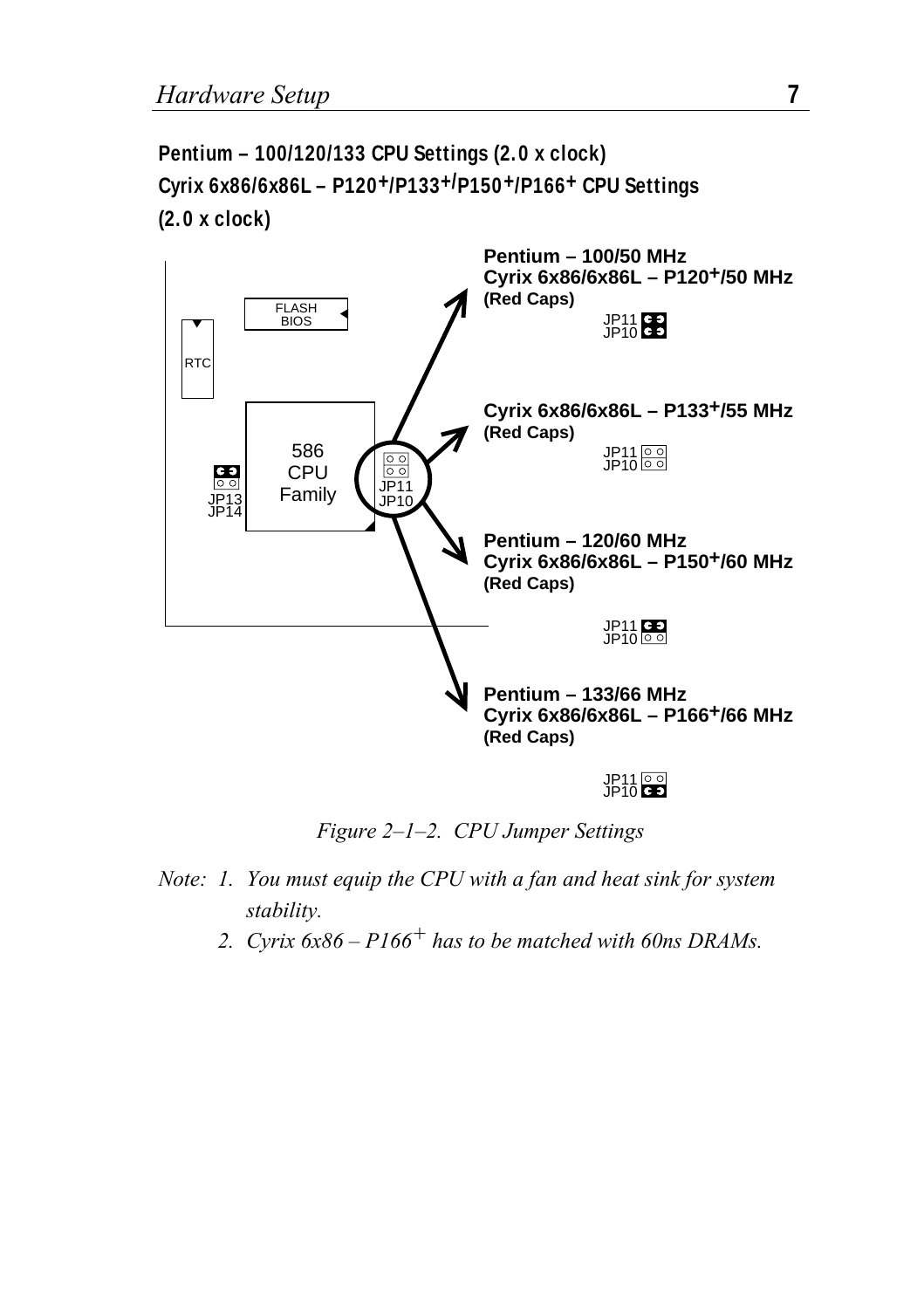**Pentium/AMD – 150/166 CPU Settings (2.5 x clock)**



*Figure 2–1–3. CPU Jumper Settings*

*Note: You must equip the CPU with a fan and heat sink for system stability.*

#### **Pentium – 180/200 CPU Settings (3.0 x clock)**



*Figure 2–1–4. CPU Jumper Settings*

*Note: You must equip the CPU with a fan and heat sink for system stability.*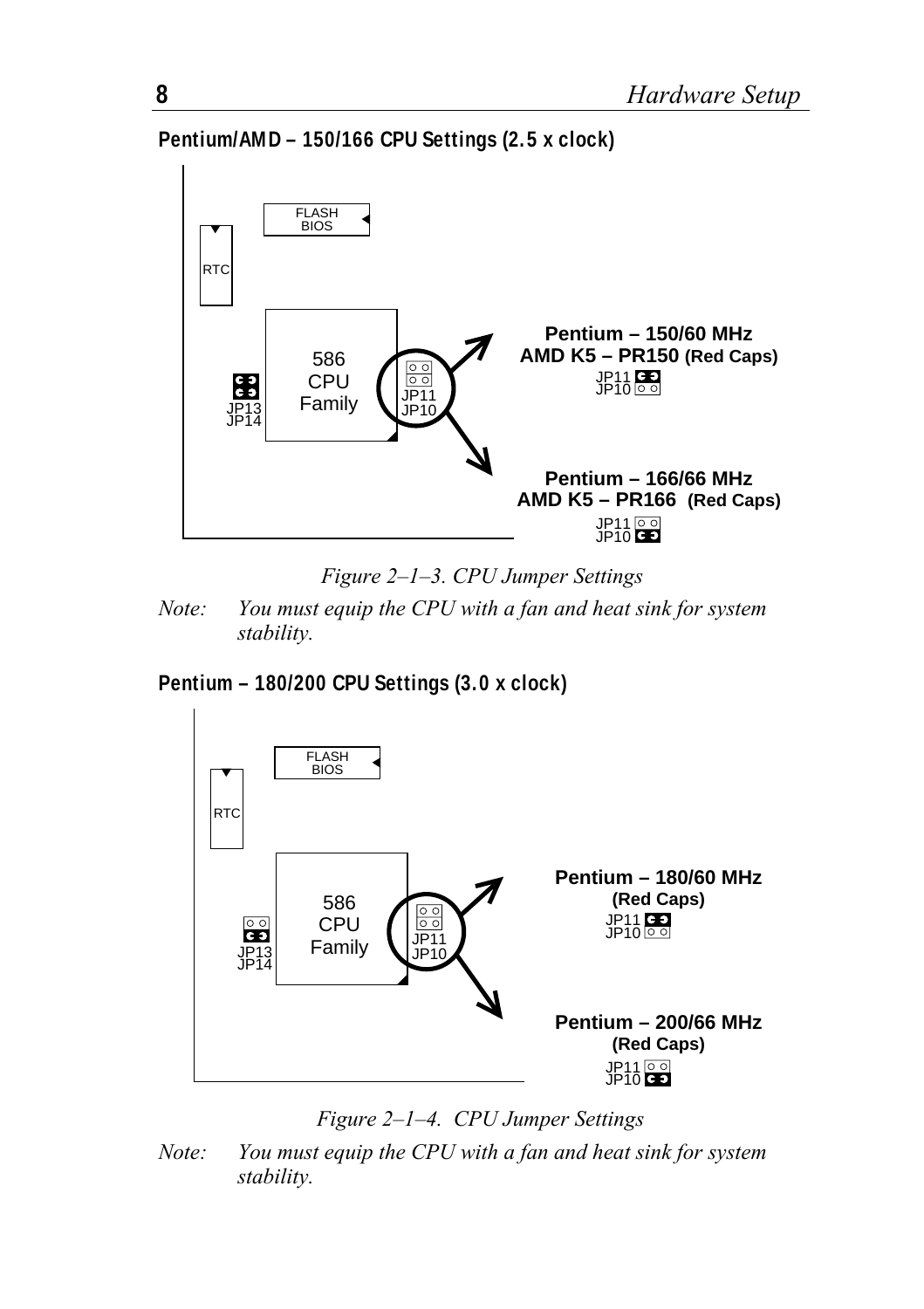#### ❑ **Step 2: CPU Single/Dual Voltage Setting**

#### **Single Voltage CPU Setting**

Signal voltage CPUs use the same voltage for VIO and VCore and has been used traditionally. The CPUs which fall into this category are Intel P54CX, AMD-K5-PRxxxBx, AMD-K5-PRxxxFx, and Cyrix 6x86. Refer to the following figures to set these CPUs' voltage:



*Figure 2–2–1. Single Voltage CPU*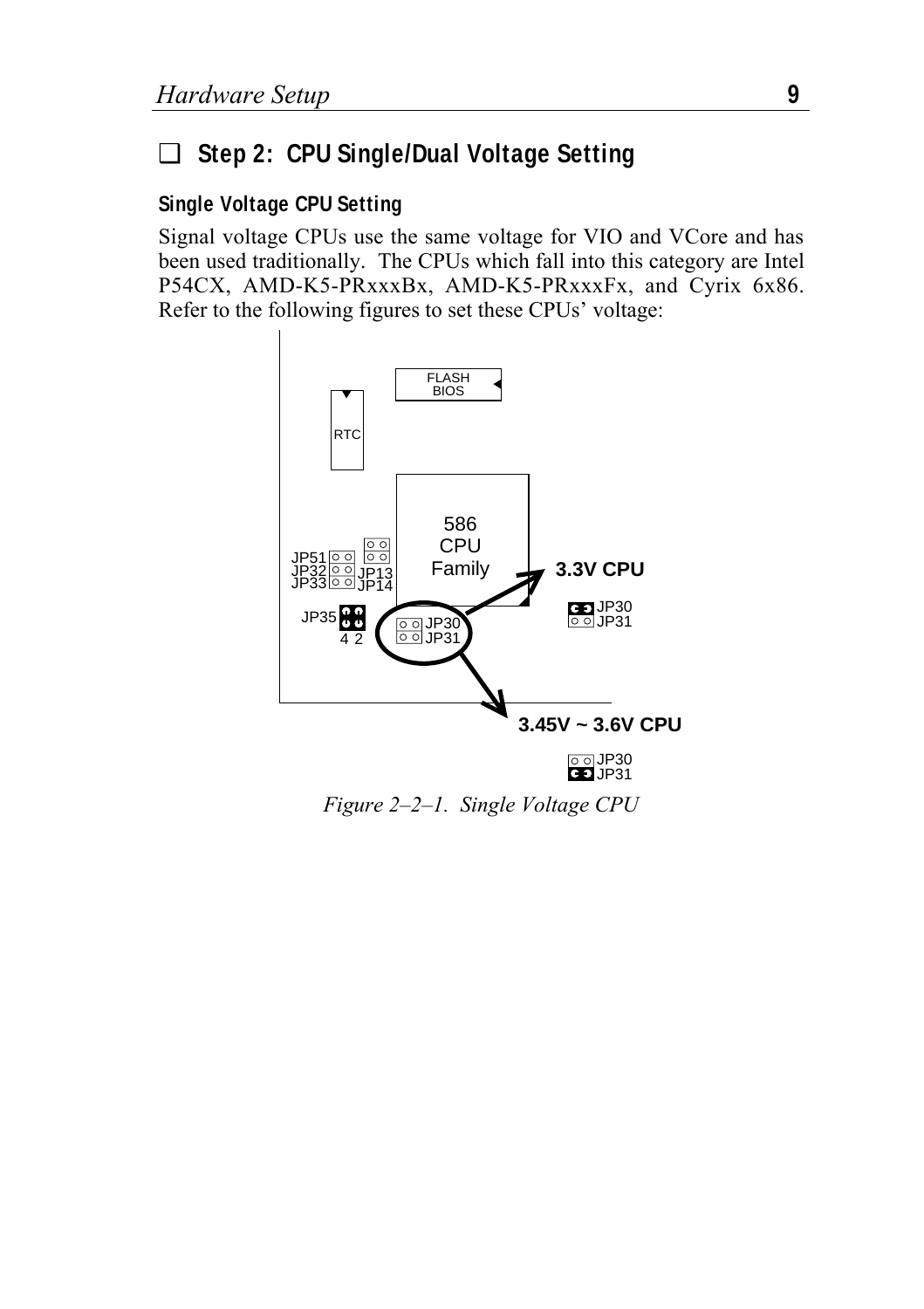#### **Dual Voltage CPU Setting**

Dual voltage CPUs are designed to use different voltage for VIO and VCore and they include Intel P55CX, AMD-K5-PRxxxHx, AMD-K5- PRxxxJx, AMD-K5-PRxxxKx, Cyrix 6x86L, and Cyrix M2. Refer to the following figures to set these CPUs' voltage:



*Figure 2–2–2. Dual Voltage CPU Setting*

## **Memory Configuration**

The mainboard supports two banks of **72-pin SIMM, EDO DRAM, and one 3.3V/5V Unbuffered DIMM.** The mainboard requires SIMM of at least 70ns access time.

| Single-side SIMM            | Double-side SIMM           |
|-----------------------------|----------------------------|
| $4MB = 1MB \times 36(32)$   | $2MB = 512K \times 36(32)$ |
| $16MB = 4MB \times 36(32)$  | $8MB = 2MB \times 36(32)$  |
| $64MB = 16MB \times 36(32)$ | $32MB = 8MB \times 36(32)$ |

The mainboard supports **from 4 to 128 Mbytes** with no other restrictions on memory configurations. You can install SIMM in any combination without having to rely on a memory configuration table. Memory configuration is thus "**Table-Free**" in any SIMM bank.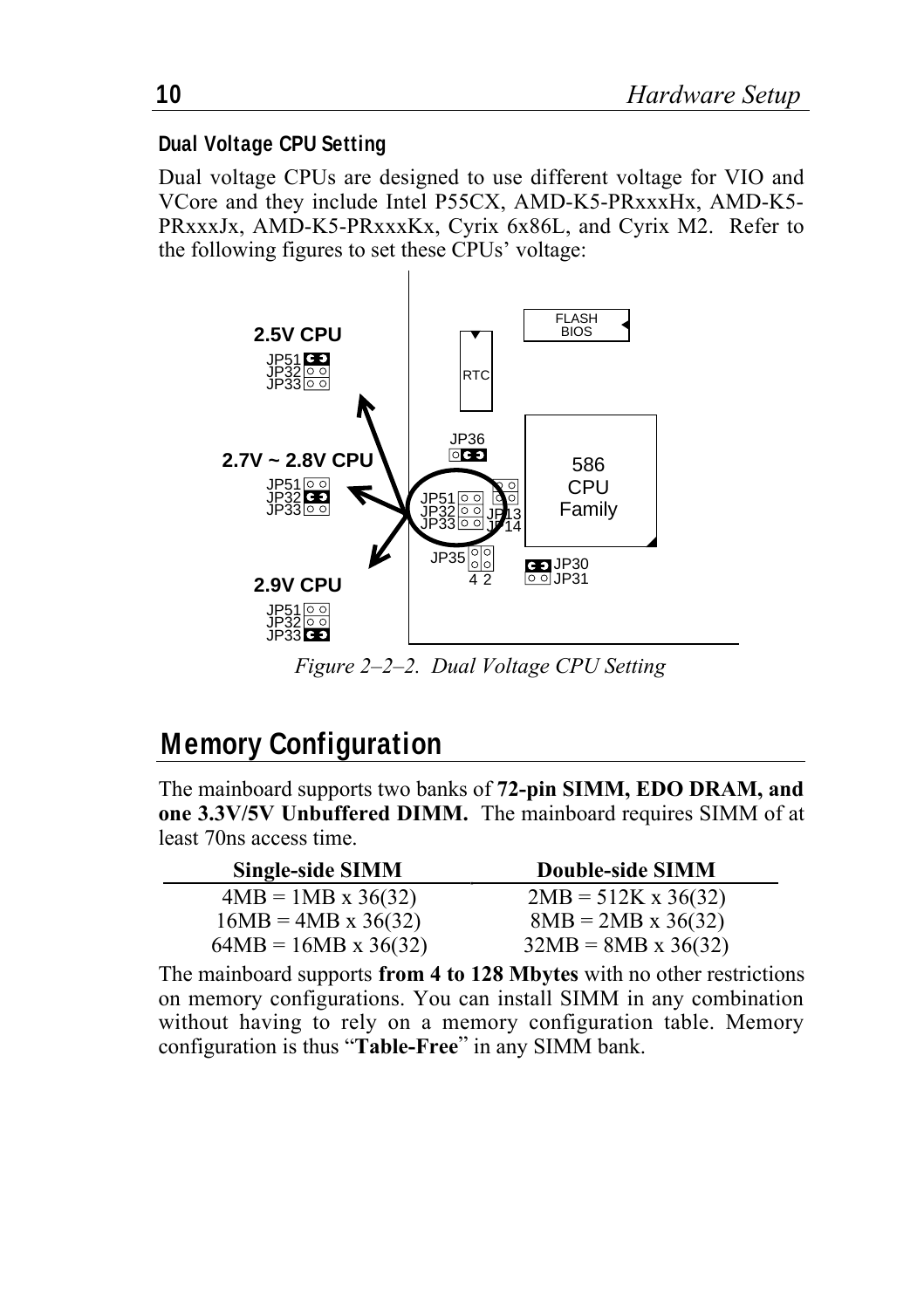#### **DIMM Voltage Setting**

You must check the voltage of your DIMM before you install it. See Jumper 37 and Jumper 38 to configure the proper voltage for DIMM.

| <b>Type of DIMM</b>       | <b>JP37, JP38</b>               |  |
|---------------------------|---------------------------------|--|
| 3.3V SDRAM<br>(default)   | <b>JP38</b><br>JP37             |  |
| 5V Fast-Page Mode and EDO | $JP37$ $\bullet$ $\bullet$ JP38 |  |

- *Note: 1. You must install two strips of SIMM modules to complete a bank.*
	- *2. Bank 1 and DIMM share the same part of DRAM architecture so that the system only recognizes DIMM when you install DIMM and Bank1 together.*

# **Cache Configuration**

The mainboard has a write-back caching scheme. You can configure the mainboard's cache by installing cache chips in the sockets noted below and then set jumpers JP20 to set the size of SRAM you installed. See Figures  $2-3-1-2-3-2$  for cache configurations.

| <b>Cache Size</b> | <b>Cache RAM</b>                                                 | <b>TAG RAM</b>             | Cacheable<br>Range |
|-------------------|------------------------------------------------------------------|----------------------------|--------------------|
| 256KB             | 32K x32, 2 pcs<br>(or 256K module)<br>on U23, U24 (or J3)        | $16K \times 8$<br>on $U15$ | 64 MB              |
| 512KB             | $32K \times 32$ , $2pcs +$<br>256K module<br>on U23, U24, and J3 | $16K \times 8$<br>on $U15$ | 128 MB             |

#### **Cache Size and RAM Locations**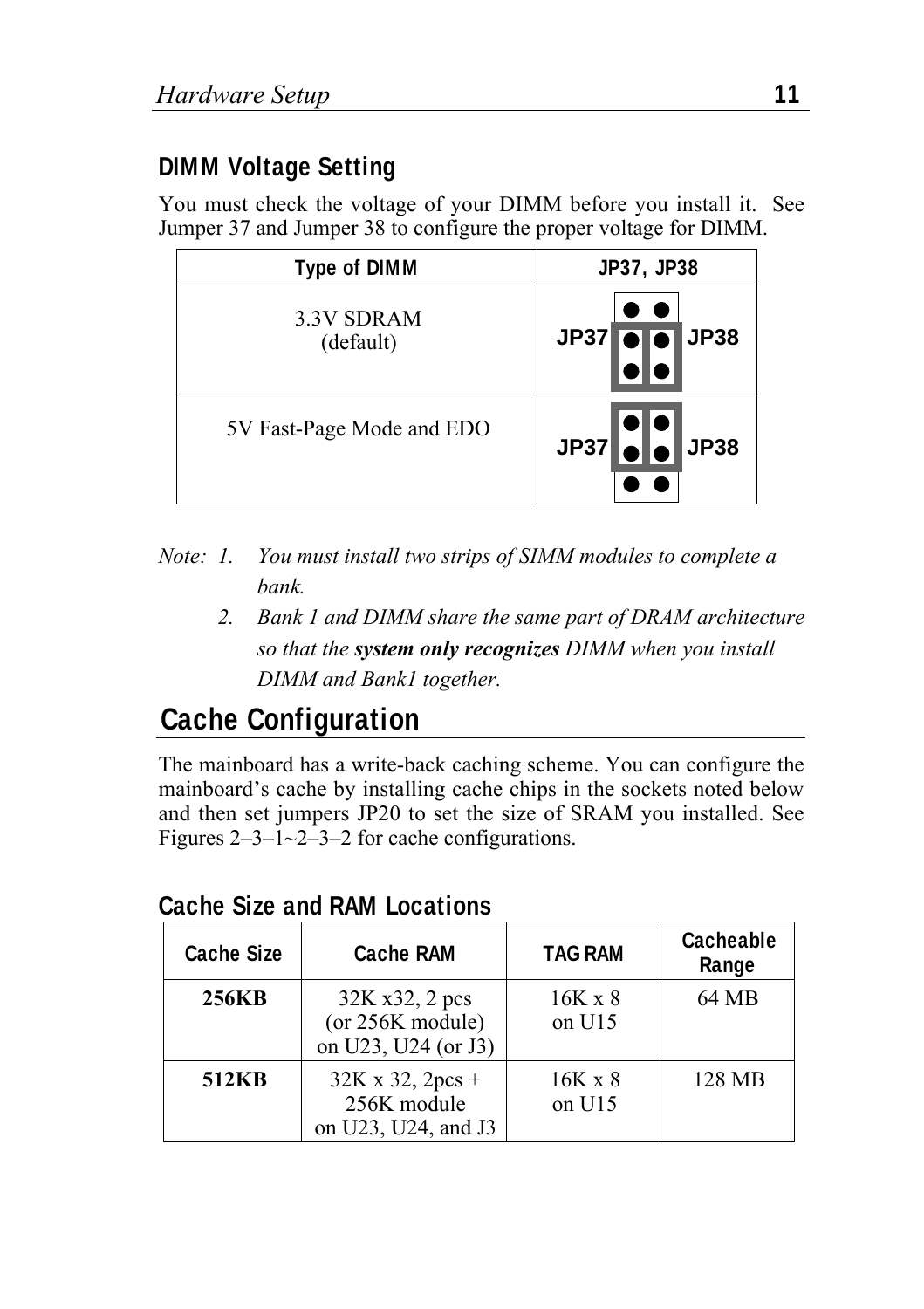#### **256K Pipelined Burst Cache Configuration**

1. Leave JP20 opened when you have 256K Pipelined Burst SRAM CHIPs onboard.



*Figure 2–3–1. 256K Pipelined Burst Cache Configuration*

#### **512K Pipelined Burst Cache Configuration**

- 1. Insert Jumper into JP20 when you have 512K Pipelined Burst SRAM (256K SRAM CHIPs and 256K Pipelined Burst SRAM module.)
- 2. Due to the various design, contact the supplier for Pipelined Burst SRAM module when you want to upgrade to 512K cache on your motherboard.



*Figure 2–3–2. 512K Pipelined Burst Cache Configuration*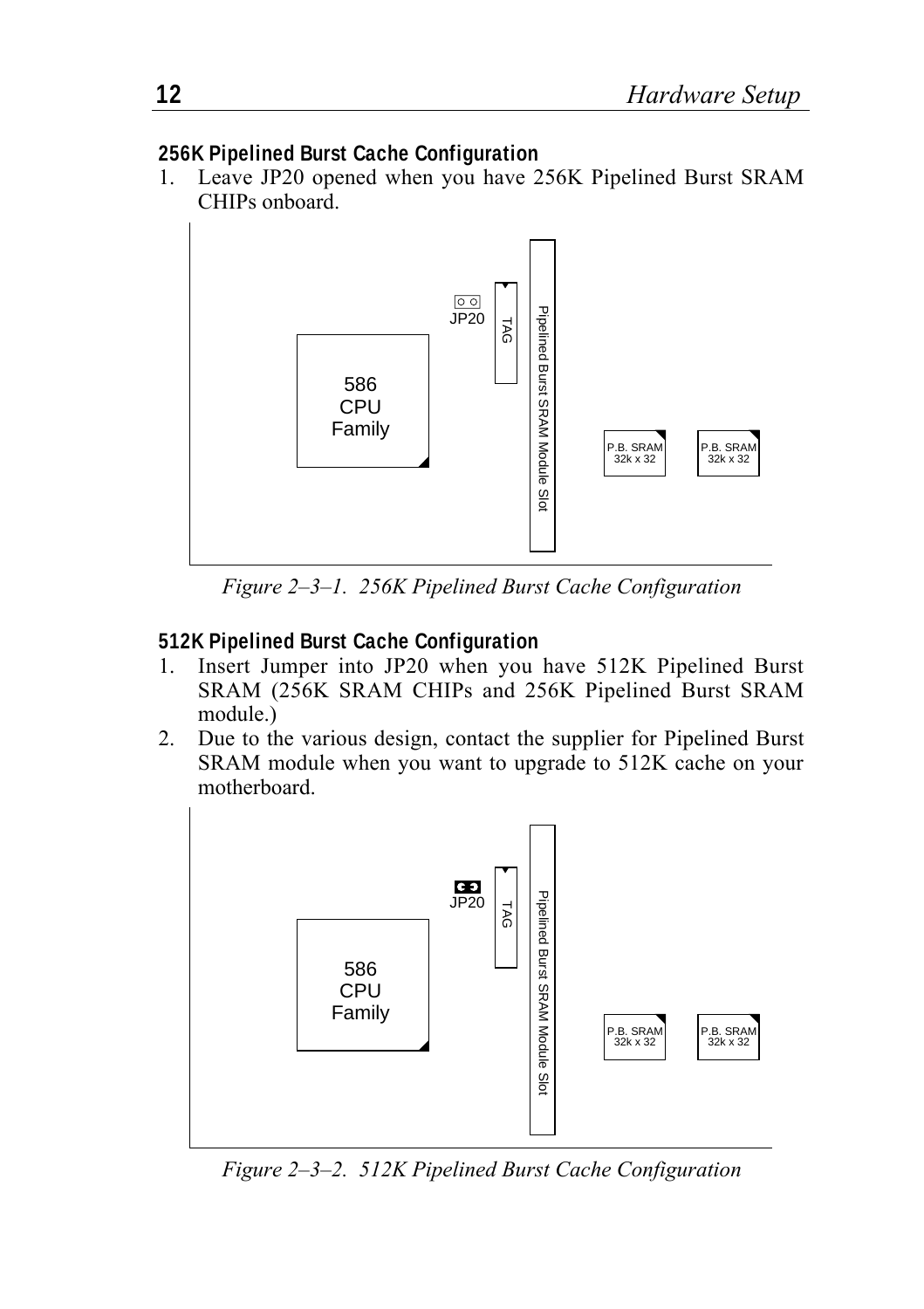# **Multi I/O Port Addresses**

Default settings for multi-I/O port addresses are shown in the table below.

| <b>Port</b>      | <b>I/O Address</b> | IRQ | <b>Status</b> |
|------------------|--------------------|-----|---------------|
| $LPT1*$          | 378H               |     | $ECP + EPP$   |
| <b>COM1</b>      | 3F8H               |     |               |
| COM <sub>2</sub> | 2F8H               |     |               |

\* If default I/O port addresses conflict with other I/O cards (e.g. sound cards or I/O cards), you must adjust one of the I/O addresses to avoid address conflict. (You can adjust these I/O addresses from the BIOS.

*Note: Some sound cards have a default IRQ setting for IRQ7, which may conflict with printing functions. If this occurs do not use sound card functions at the same time you print.*

#### **Connectors**

Attach the mainboard to case devices, or an external battery, via connectors on the mainboard. Refer to Figure 1-1 for connector locations and connector pin positions.

#### **J1 – Keyboard Connector**

A five-pin female DIN keyboard connector is located at the rear of the board. Plug the keyboard jack into this connector.

#### **J17 – Keylock & Power LED Connector**

J17 is a connector for a lock that may be installed on the system case for enabling or disabling the keyboard. J17 also attaches to the case's Power LED. (Pin 1–2 for power LED, pin3–5 for keylock.)

#### **J18 – Speaker Connector**

Attach the system speaker to connector J18.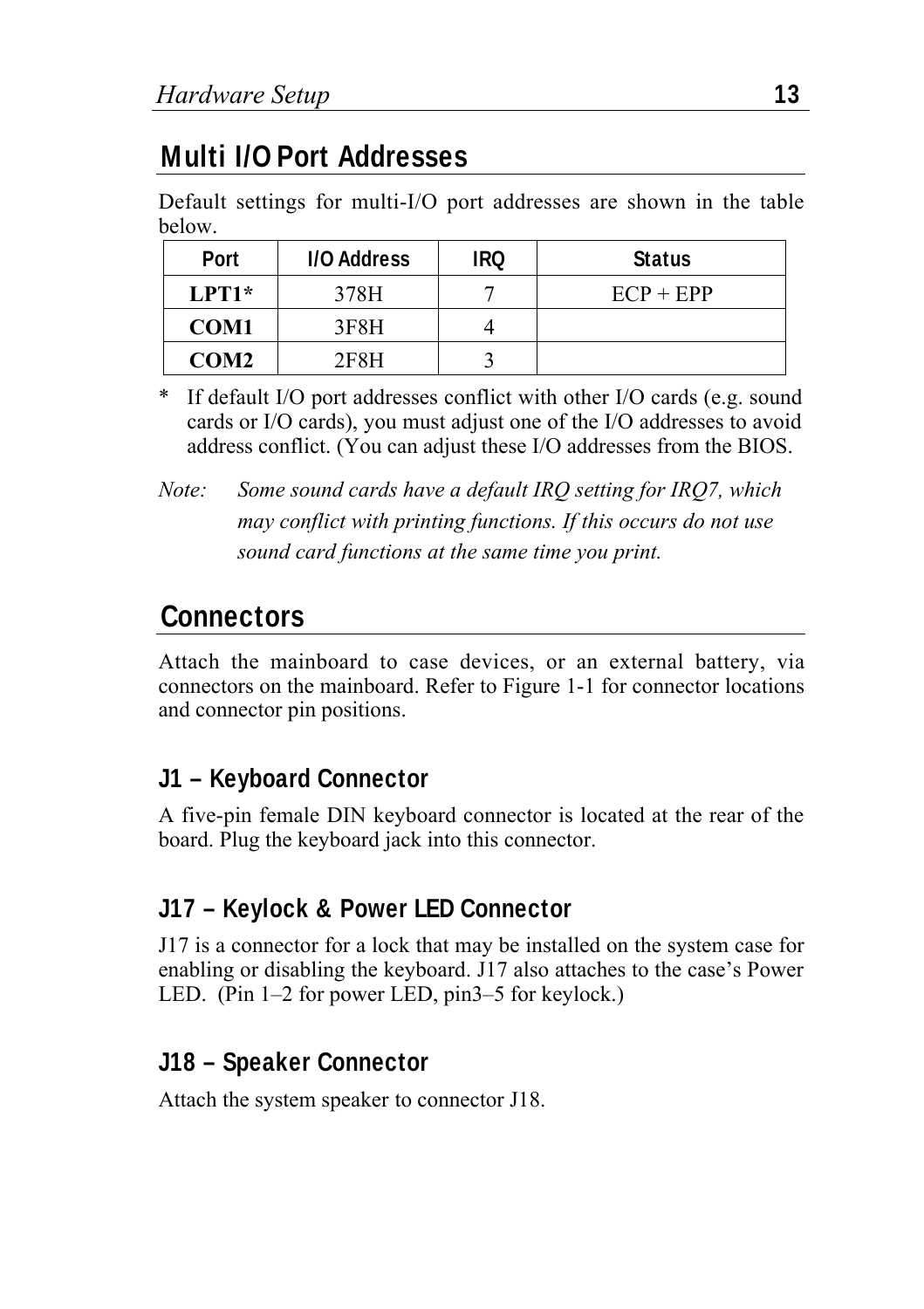#### **PW1 – Power Supply Connectors**

The mainboard requires a power supply with at least 200 watts and a "power good" signal. PW1 has two six-pin male header connectors. Plug the dual connectors from the power directly onto the board connector while making sure the black leads are in the center.



#### **J19 – Hardware Reset Control**

Attach the Reset switch to J19. Closing the Reset switch restarts the system.

#### **JPS2 – PS/2 Mouse Connector**

Set PS/2 mouse function enabled or disabled.

| <b>PS/2 Mouse Function</b> | <b>JPS2</b> |
|----------------------------|-------------|
| Disabled<br>(default)      |             |
| Enabled                    |             |

*Note: The IRQ12 is dedicated to the PS/2 mouse when choosing enabled of PS/2 Mouse Function.*

#### **J2 – PS/2 Mouse Connector**

Attach PS/2 mouse cable to this connector.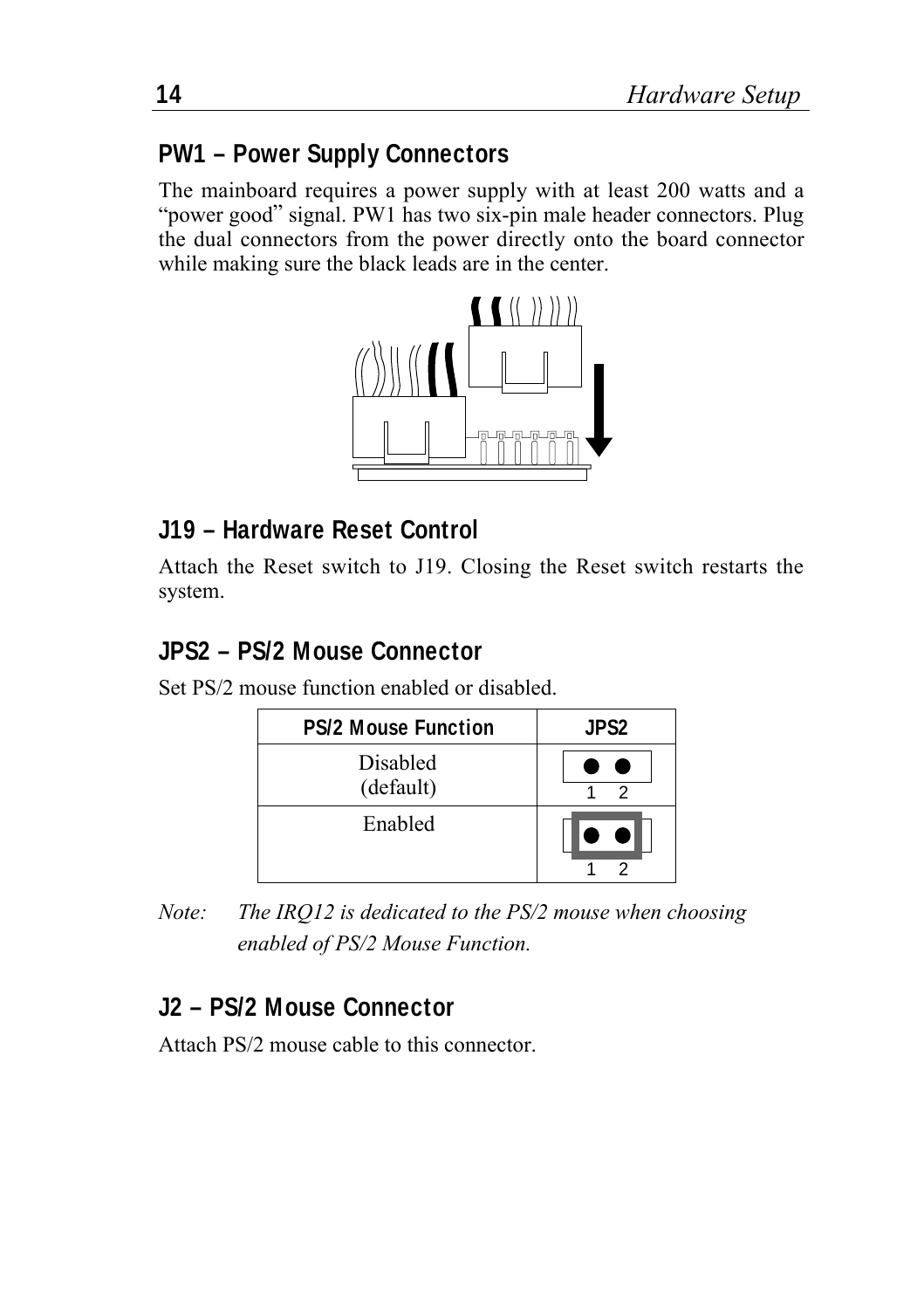#### **IDE1/IDE2 – On-board Primary/Secondary IDE HDD Connectors**

Attach on-board hard disk drives to these connectors.

#### **J24 – HDD LED Connectors**

Attach on-board hard disk drive LEDs to this connector. The LED lights when an HDD is active.

#### **COM1/COM2 Connectors**

Attach COM1/COM2 cable to these connectors.

#### **FDC1 Connector**

Attach floppy cable to this connector.

#### **P1 – Parallel Port Connector**

Attach parallel port cable to this connector.

#### **J3 – Pipelined Burst SRAM Module Slot**

Contact your supplier for Pipelined Burst SRAM upgrade module to upgrade your on-board cache SRAM up to 512KB. Make sure JP20 are set for the right size when you upgrade your cache SRAM.

## **J6, J7 – Universal Serial Bus Connector (Optional)**

Attach USB cable to these connectors for external USB device.

#### **J5 – IR Connector (Optional)**

Attach 5-pin Infra Red device cable to this connector.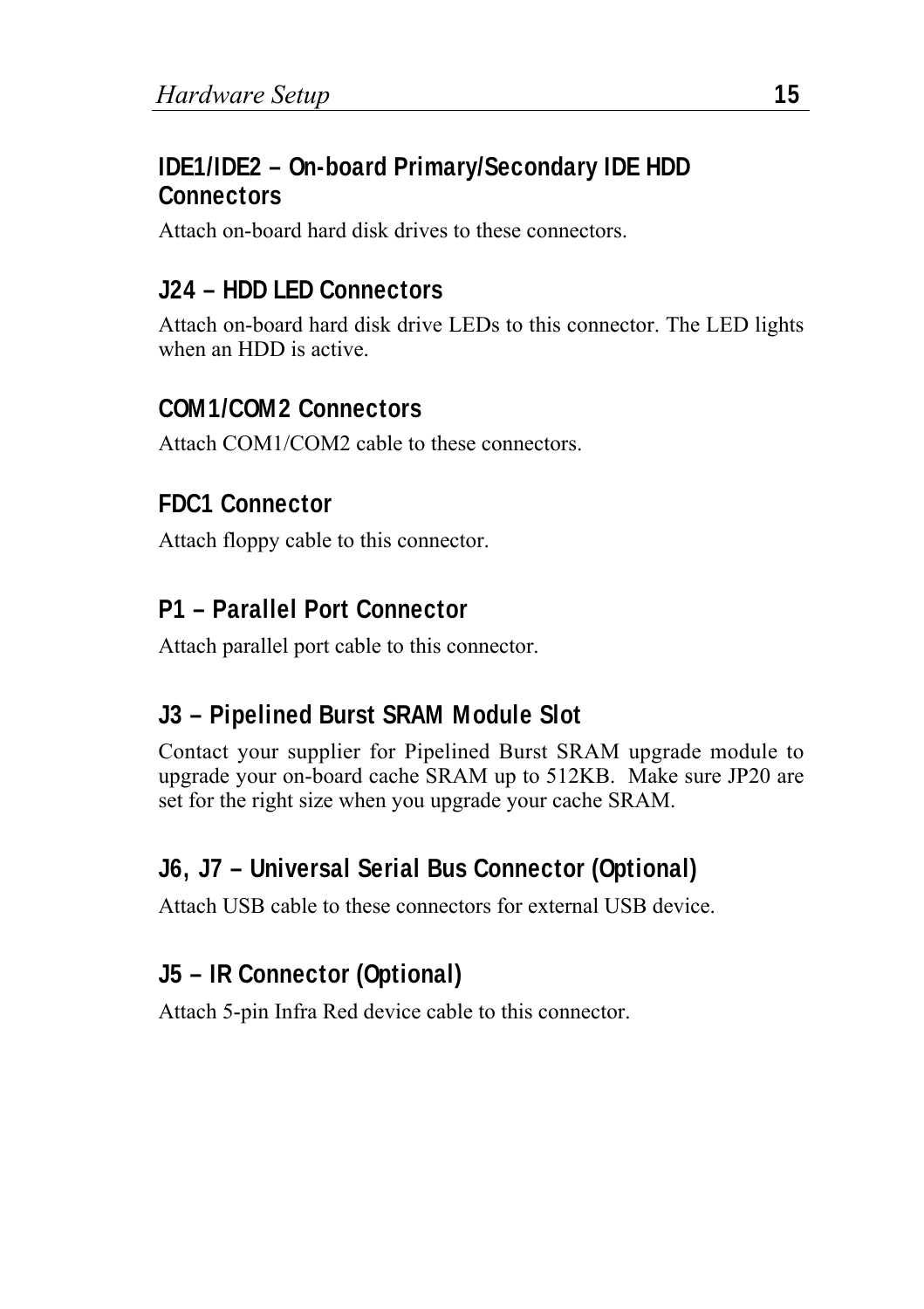# **3 BIOS Setup**

The mainboard's BIOS setup program is the ROM PCI/ISA BIOS from Award Software Inc. Enter the Award BIOS program's Main Menu as follows:

- 1. Turn on or reboot the system. After a series of diagnostic checks, you are asked to press DEL to enter Setup.
- 2. Press the <DEL> key to enter the Award BIOS program and the main screen appears:

ROM PCI/ISA BIOS CMOS SETUP UTILITY

|                                     | AWARD SOFTWARE, INC.                                                                    |  |
|-------------------------------------|-----------------------------------------------------------------------------------------|--|
| STANDARD CMOS SETUP                 | INTEGRATED PERIPHERALS                                                                  |  |
| <b>BIOS FEATURES SETUP</b>          | SUPERVISOR PASSWORD                                                                     |  |
| CHIPSET FEATURES SETUP              | USER PASSWORD                                                                           |  |
| POWER MANAGEMENT SETUP              | IDE HDD AUTO DETECTION                                                                  |  |
| PCI & ONBOARD I/O SETUP             | HDD LOW LEVEL FORMAT                                                                    |  |
| LOAD SETUP DEFAULTS                 | SAVE & EXIT SETUP                                                                       |  |
| LOAD BIOS DEFAULTS                  | EXIT WITHOUT SAVING                                                                     |  |
| Esc : Out<br>F10: Save & Exit Setup | $\uparrow \downarrow \rightarrow \leftarrow$ : Select Item<br>(Shift) F2 : Change Color |  |
| Time, Date, Hard Disk Type          |                                                                                         |  |

- 3. Choose an option and press <Enter>. Modify the system parameters to reflect the options installed in the system. (See the following sections.)
- 4. Press <ESC> at anytime to return to the Main Menu.
- 5. In the Main Menu, choose "SAVE AND EXIT SETUP" to save your changes and reboot the system. Choosing "EXIT WITHOUT SAVING" ignores your changes and exits the program.

The Main Menu options of the Award BIOS are described in the sections that follow.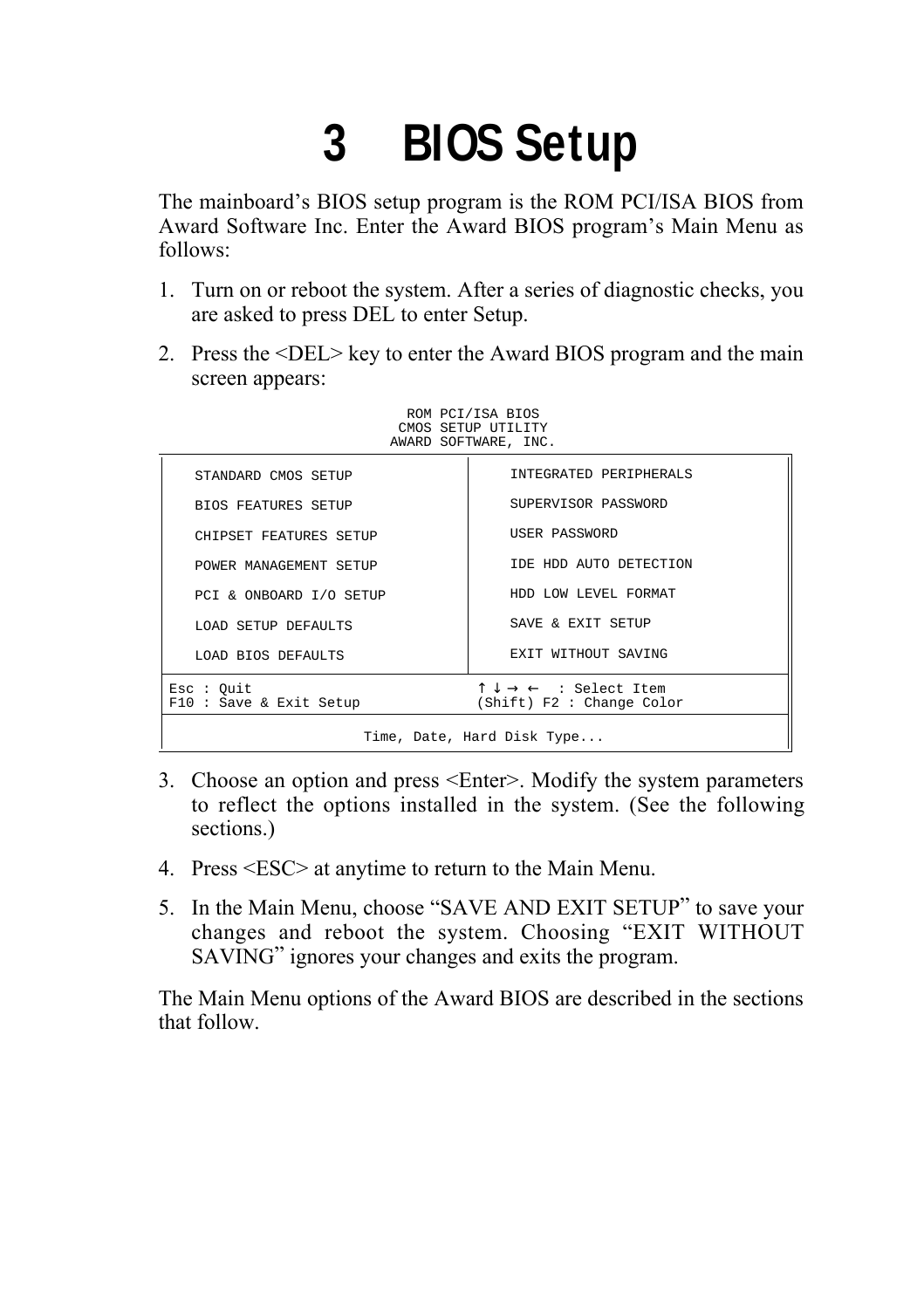## **Standard CMOS Setup**

Run the Standard CMOS Setup as follows.

1. Choose "STANDARD CMOS SETUP" from the Main Menu. A screen appears.

ROM PCI/ISA BIOS

| STANDARD CMOS SETUP<br>AWARD SOFTWARE, INC.                                                                                                                 |                                                                     |                                              |                                          |              |      |
|-------------------------------------------------------------------------------------------------------------------------------------------------------------|---------------------------------------------------------------------|----------------------------------------------|------------------------------------------|--------------|------|
| Date (mm:dd:yy) : Fri, Feb 1 1995<br>Time (hh:mm:ss) : $7:30:33$                                                                                            |                                                                     |                                              |                                          |              |      |
| HARD DISKS<br>TYPE<br>SIZE                                                                                                                                  |                                                                     | CYLS HEAD PRECOMP LANDZ SECTOR               |                                          |              | MODE |
| 0<br>Primary Master : None<br>$\begin{matrix} 0 \\ 0 \end{matrix}$<br>Primary Slave : None<br>Secondary Master : None<br>$\Omega$<br>Secondary Slave : None | 0<br>$\Omega$<br>0<br>0<br>$\mathbf 0$<br>0<br>$\Omega$<br>$\Omega$ | $\mathbf 0$<br>0<br>$\mathbf 0$              | $\Omega$<br>0<br>0                       | $\mathbf{0}$ |      |
| Drive A : 1.44M, 3.5 in.<br>Drive B : None<br>Video : EGA/VGA<br>Halt On : All Errors                                                                       |                                                                     | Extended Memory: 3328K<br>Other Memory: 128K | Base Memory: 640K<br>Total Memory: 4096K |              |      |
| $\uparrow \downarrow \rightarrow \leftarrow$ : Select Item PU/PD/+/- : Modify<br>Esc : Out<br>(Shift) F2: Change Color F3: Toggle Calendar<br>F11 : Help    |                                                                     |                                              |                                          |              |      |

2. Use arrow keys to move between items and select values. Modify selected fields using PgUp/PgDn/+/– keys. Some fields let you enter values directly.

| Date $(mm/dd/yy)$                        | Type the current date.                                                                                                                                                   |  |  |
|------------------------------------------|--------------------------------------------------------------------------------------------------------------------------------------------------------------------------|--|--|
| Time (hh:mm:ss)                          | Type the current time.                                                                                                                                                   |  |  |
| Primary<br>(Secondary)<br>Master & Slave | Choose from the standard hard disk types 1 to<br>46. Type 47 is user definable. If a hard disk is<br>not installed choose "Not installed." (default)                     |  |  |
| Drive A & B                              | Choose $360KB$ , 5 1/4 in.,<br>$1.2MB$ , 5 $1/4$ in.,<br>720KB, 3 1/2 in.,<br>$1.4M$ , $3 \frac{1}{2}$ in.(default),<br>2.88 MB, $3 \frac{1}{2}$ in. or<br>Not installed |  |  |
| Video                                    | Monochrome,<br>Choose<br>Color $40x25$ ,<br>VGA/EGA (default),<br>Color $80x25$                                                                                          |  |  |

3. When you finish, press the <ESC> key to return to the Main Menu.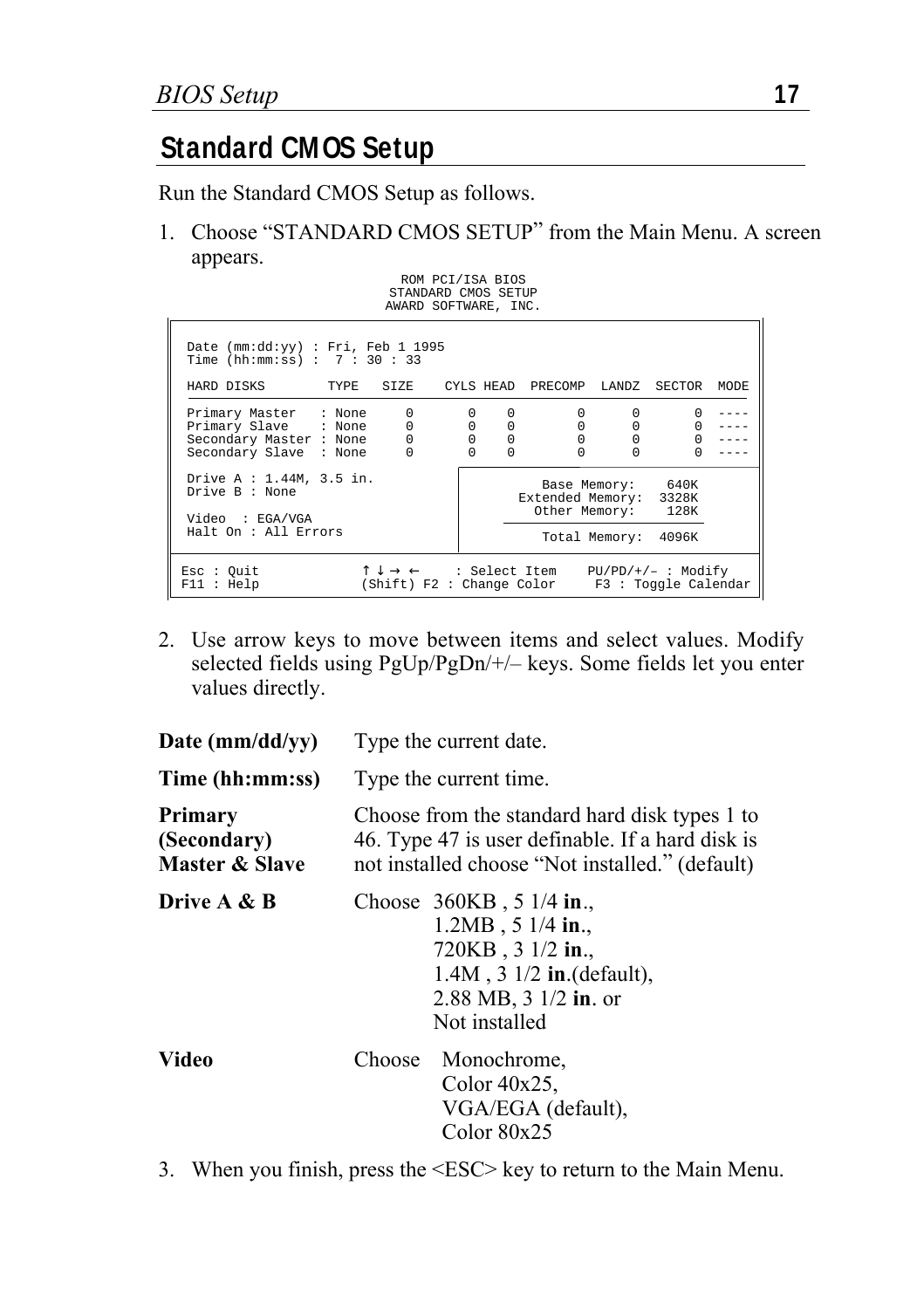#### **BIOS Features Setup**

Run the BIOS Features Setup as follows.

1. Choose "BIOS FEATURES SETUP" from the Main Menu and a screen with a list of items appears. (**The screen below shows the BIOS default settings.**)

| ROM PCI/ISA BIOS           |  |
|----------------------------|--|
| <b>BIOS FEATURES SETUP</b> |  |
| AWARD SOFTWARE, INC.       |  |

| CPU Internal Cache<br>External Cache<br>Ouick Power on Self Test<br>Boot Sequence<br>Swap Floppy Drive<br>Boot Up NumLock Status<br>Gate A20 Option<br>Typematic Rate Setting<br>Typematic Rate (Chars/Sec): 6<br>Typematic Delay (Msec) | : Enabled<br>: Enabled<br>: Enabled<br>: A.C<br>: Disabled<br>$: \Omega$<br>: Fast<br>: Disabled<br>: 250 | Video BIOS Shadow<br>: Enabled<br>: Disabled<br>C8000-CBFFF Shadow<br>CC000-CFFFF Shadow<br>: Disabled<br>D0000-D3FFF Shadow<br>: Disabled<br>D4000-D7FFF Shadow<br>: Disabled<br>: Disabled<br>D8000-DBFFF Shadow<br>DC000-DFFFF Shadow<br>: Disabled<br>$\uparrow \downarrow \rightarrow \leftarrow:$ Select Item<br>ESC: Ouit<br>: Help<br>$PU/PD/+/-$ : Modify<br>F1 |
|------------------------------------------------------------------------------------------------------------------------------------------------------------------------------------------------------------------------------------------|-----------------------------------------------------------------------------------------------------------|--------------------------------------------------------------------------------------------------------------------------------------------------------------------------------------------------------------------------------------------------------------------------------------------------------------------------------------------------------------------------|
| Security Option                                                                                                                                                                                                                          | : Setup                                                                                                   | F5 : Old Values (Shift)F2 : Color                                                                                                                                                                                                                                                                                                                                        |
| PCI/VGA Palette Snoop                                                                                                                                                                                                                    | : Disabled                                                                                                | F6 : Load BIOS Defaults                                                                                                                                                                                                                                                                                                                                                  |
| OS Select for DRAM >64MB                                                                                                                                                                                                                 | $: Non-OS2$                                                                                               | F7<br>: Load Setup Defaults                                                                                                                                                                                                                                                                                                                                              |

- 2. Use the arrow keys to move between items and to select values. Modify the selected fields using the  $PgUp/PgDn/+/ - \text{keys.} < F > \text{keys}$ are explained below:
	- <F1>: "Help" gives options available for each item.
- Shift <F2>: Change color.
	- $\langle$ F5>: Get the old values. These values are the values with which the user started the current session the user started the current session.
	- <F6>: Load all options with the BIOS Setup default values.
	- <F7>: Load all options with the Power-On default values.

A short description of screen items follows:

| <b>CPU</b> Internal<br>Cache              | This option enables/disables the CPU's internal<br>cache. (The Default setting is Enabled.)  |
|-------------------------------------------|----------------------------------------------------------------------------------------------|
| <b>External Cache</b>                     | This option enables/disables the external cache<br>memory. (The Default setting is Enabled.) |
| <b>Ouick Power</b><br><b>On Self Test</b> | Enabled provides a fast POST at boot-up.                                                     |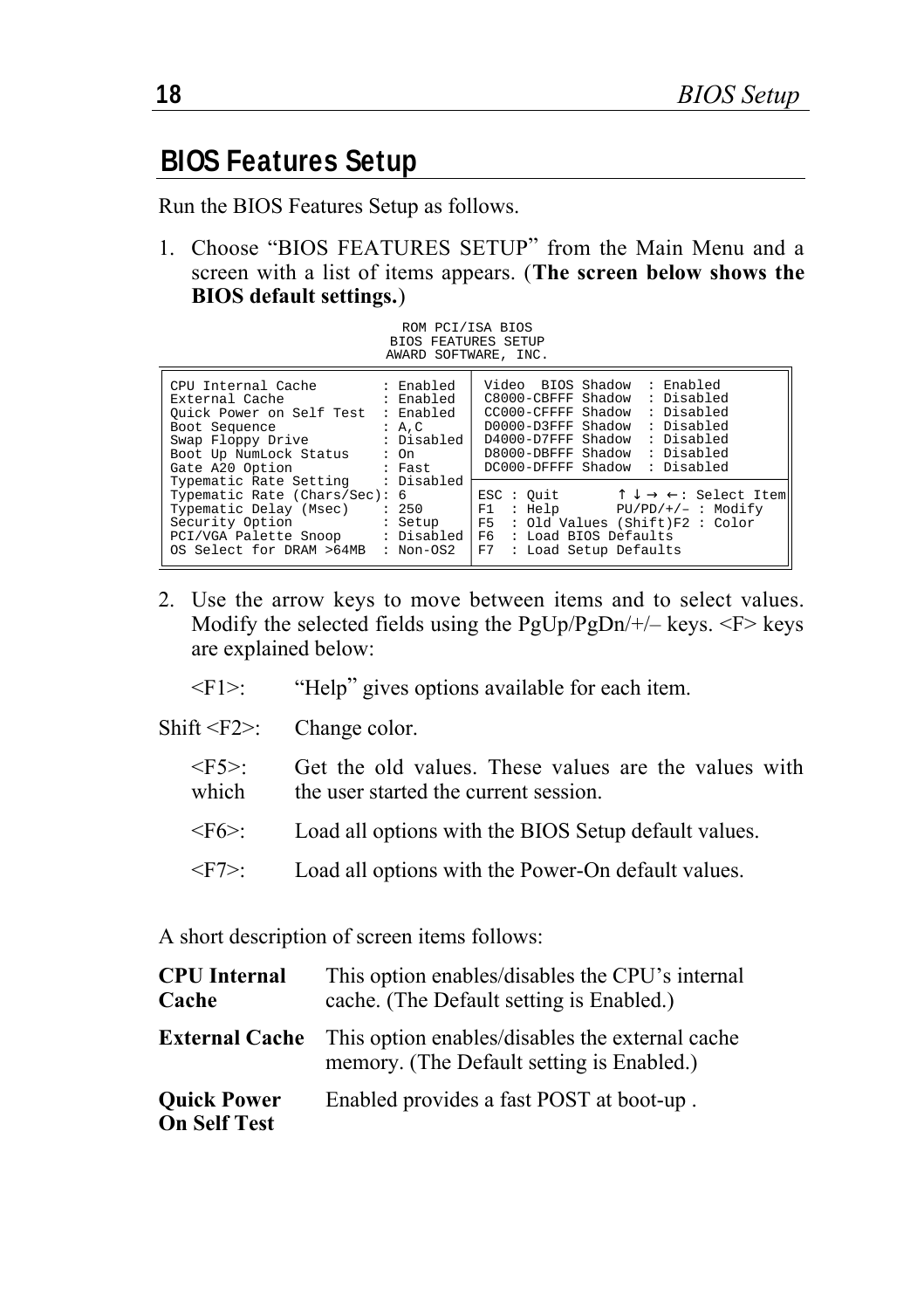| <b>Boot Sequence</b>                     |                                                                                                                                | The default setting attempts to first boot from drive<br>A:, drive C, or CD-ROM. You can reverse this<br>sequence with "C: A:", but then drive A: cannot boot<br>directly. (It depends on the specifications of CD-<br>ROM or CD-ROM drivers to boot from CD-ROM.) |  |
|------------------------------------------|--------------------------------------------------------------------------------------------------------------------------------|--------------------------------------------------------------------------------------------------------------------------------------------------------------------------------------------------------------------------------------------------------------------|--|
| <b>Swap Floppy</b><br><b>Drive</b>       | Enabled changes the sequence of the A: and B:<br>drives. (The Default setting is Disabled.)                                    |                                                                                                                                                                                                                                                                    |  |
| <b>Boot Up Num</b><br><b>Lock Status</b> | Choose On or Off. On puts numeric keypad in Num<br>Lock mode at boot-up. Off puts this keypad in arrow<br>key mode at boot-up. |                                                                                                                                                                                                                                                                    |  |
| Gate A20<br>Option                       | Choose Fast (default) o Normal. Fast allows RAM<br>accesses above 1MB using the fast gate A20 line.                            |                                                                                                                                                                                                                                                                    |  |
| <b>Typematic Rate</b><br><b>Setting</b>  |                                                                                                                                | Enable this option to adjust the keystroke repeat rate.                                                                                                                                                                                                            |  |
| <b>Typematic Rate</b><br>(Chars/Sec)     |                                                                                                                                | Choose the rate a character keeps repeating.                                                                                                                                                                                                                       |  |
| <b>Typematic</b><br>Delay (Msec)         | Choose how long after you press a key that a<br>character begins repeating.                                                    |                                                                                                                                                                                                                                                                    |  |
| <b>Security Option</b>                   | Choose Setup or System. Use this feature to prevent<br>unauthorized system boot-up or use of BIOS Setup.                       |                                                                                                                                                                                                                                                                    |  |
|                                          |                                                                                                                                | "System" – Each time the system is booted the<br>password prompt appears.                                                                                                                                                                                          |  |
|                                          | program.                                                                                                                       | "Setup"- If a password is set, the password prompt<br>only appears if you attempt to enter the Setup                                                                                                                                                               |  |
| <b>PCI/VGA</b><br><b>Palette Snoop</b>   | Enabled:                                                                                                                       | The color of the monitor may be incorrect<br>if uses with MPEG card. Enable this<br>option to make the monitor normal.                                                                                                                                             |  |
|                                          |                                                                                                                                | Disabled: Default setting.                                                                                                                                                                                                                                         |  |
| <b>OS Select for</b><br>DRAM >64MB       | $OS2$ :                                                                                                                        | Choosing this when you are using OS/2<br>operation system.                                                                                                                                                                                                         |  |
|                                          |                                                                                                                                | Non-OS/2: Choosing this when you are using no-<br>OS/2 operation system.                                                                                                                                                                                           |  |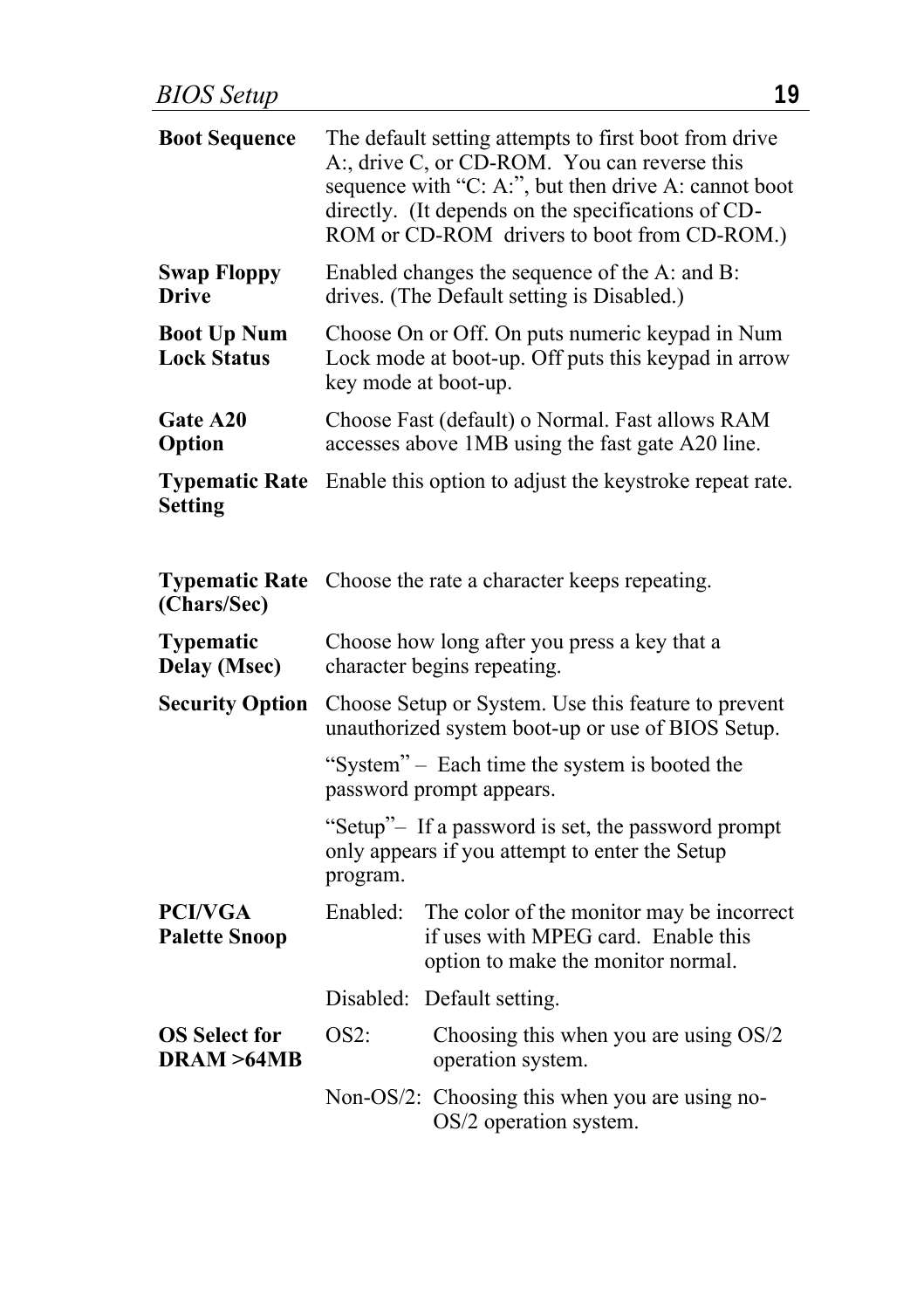| Video or            | BIOS shadow copies BIOS code from slower ROM    |
|---------------------|-------------------------------------------------|
| <b>Adapter BIOS</b> | to faster RAM. BIOS can then execute from RAM.  |
| <b>Shadow</b>       | These 16K segments can be shadowed from ROM to  |
|                     | RAM. BIOS is shadowed in a 16K segment if it is |
|                     | enabled and it has BIOS present.                |

3. After you have finished with the BIOS Features Setup program, press the <ESC> key and follow the screen instructions to save or disregard your settings.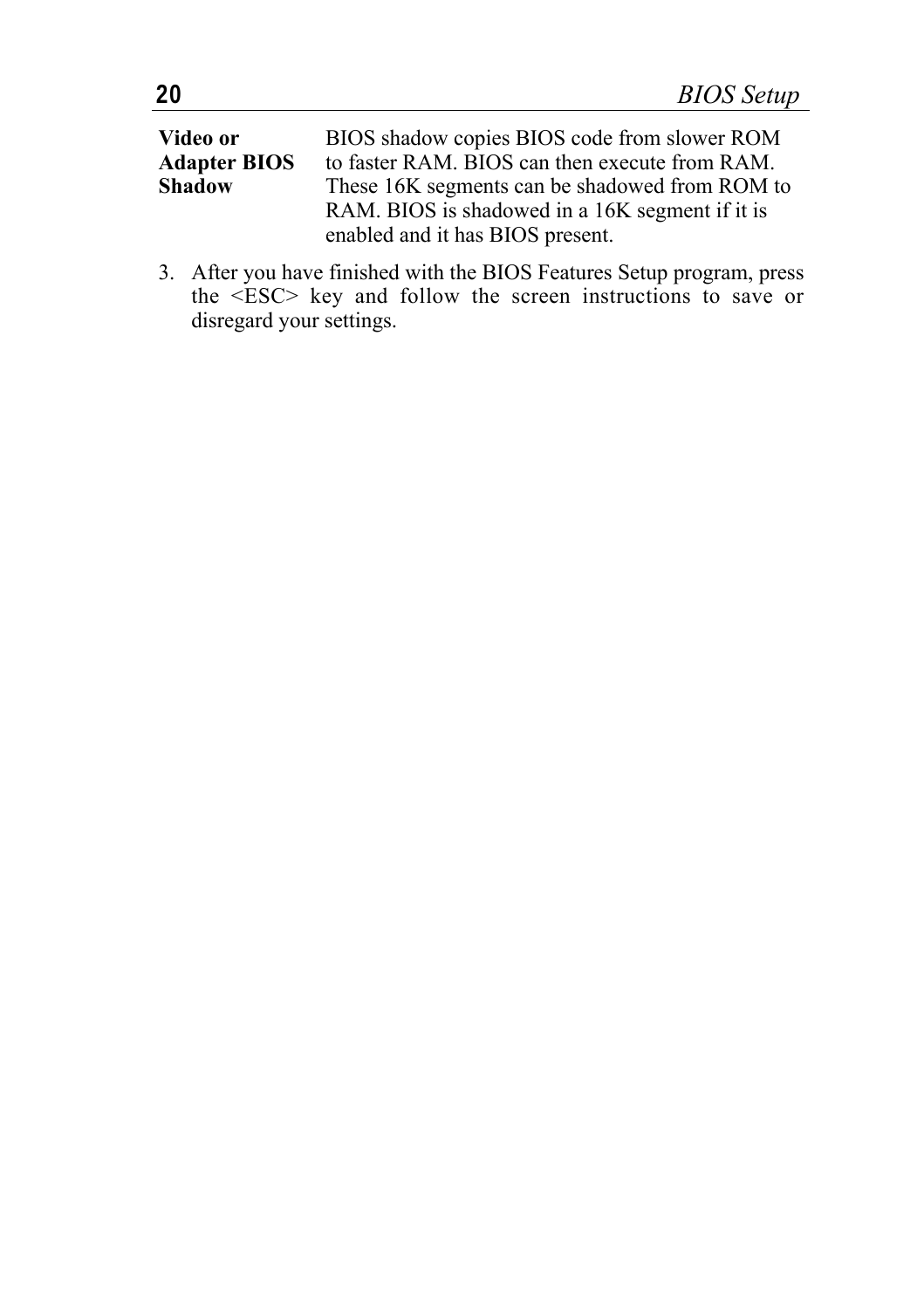## **Chipset Features Setup**

The Chipset Features Setup option changes the values of the chipset registers. These registers control system options in the computer.

*Note: Change these settings only if you are familiar with the Chipset.*

Run the Chipset Features Setup as follows.

1. Choose "CHIPSET FEATURES SETUP" from the Main Menu and the following screen appears. (The screen below shows default settings.)



| Auto Configuration : Enabled<br>DRAM Timing 30 : 70 ns<br>DRAM RAS# Precharge Time : 4<br>DRAM R/W Leadoff Timing : 7<br>  Fast RAS# To CAS# Delay : 2<br>DRAM Read Burst Timing : x222x333<br>DRAM Write Burts Timing : x222<br>Fast MA to RAS# Delay CLK: 1<br>Fast EDO Path Select : Enabled<br>Refresh RAS# Assertion : 4 CLKS<br>$TSA$ Bus CLock : PCICLK/4 | Single Bit Error Report : Enabled<br>L2 Cache cacheable Size : 64MB<br>Chipset NA# Asserted : Enabled                                                                                                     |
|------------------------------------------------------------------------------------------------------------------------------------------------------------------------------------------------------------------------------------------------------------------------------------------------------------------------------------------------------------------|-----------------------------------------------------------------------------------------------------------------------------------------------------------------------------------------------------------|
| System BIOS Cacheable : Disabled<br>Video BIOS Cacheable : Disabled<br>8 Bit I/O Recovery Time : 1<br>16 Bit I/O Recovery Time: 1<br>  Memorv Hole At 15M-16M   : Disabled   <br>Peer Concurrency : Enabled<br>Early NA Control : Enabled                                                                                                                        | ESC: Quit $\uparrow \downarrow \rightarrow \leftarrow$ : Select Item<br>: Help PU/PD/+/- : Modify<br>F1<br>$ F5 $ : Old Values (Shift)F2: Color<br>F6 : Load BIOS Defaults<br>F7<br>: Load Setup Defaults |

2. Use the arrow keys to move between items and select values. Modify selected fields using the PgUp/PgDn/+/– keys.

A short description of screen items follows:

| <b>Auto Configuration</b>         | Enable this option (strongly<br>recommended) and the system<br>automatically sets all options on the left<br>side of the screen (except cache update)<br>mode & BIOS cacheable). |
|-----------------------------------|----------------------------------------------------------------------------------------------------------------------------------------------------------------------------------|
|                                   | If this option is Enabled you must boot<br>from Turbo mode.                                                                                                                      |
| <b>DRAM</b> Timing                | Choose the right speed to fit your<br>DRAM's spec.                                                                                                                               |
| <b>DRAM RAS Precharge</b><br>Time | Use the default setting.                                                                                                                                                         |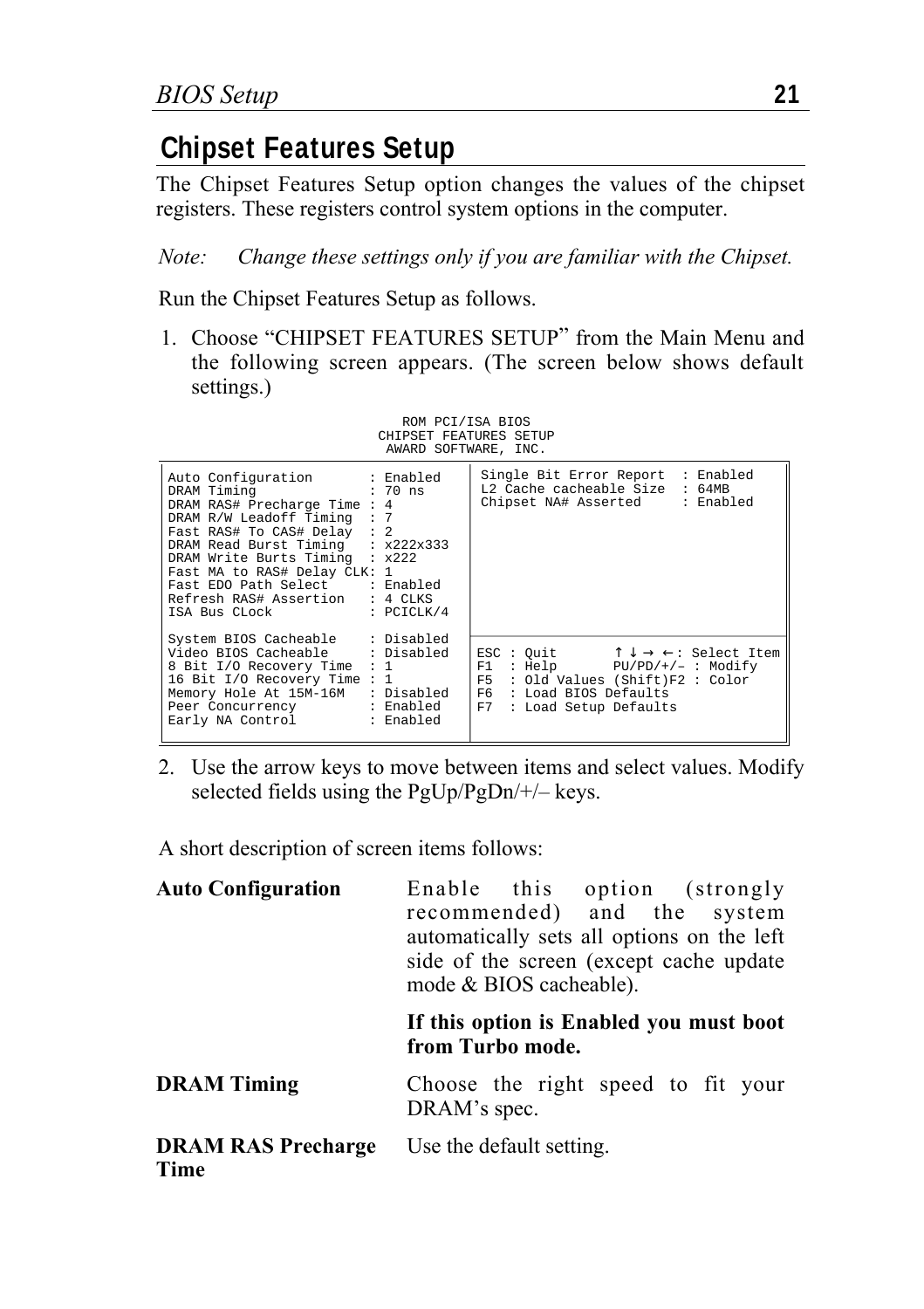| <b>DRAM R/W Leadoff</b><br>Timing      | Use the default setting.                                                                                                                                                           |                                                                                        |  |
|----------------------------------------|------------------------------------------------------------------------------------------------------------------------------------------------------------------------------------|----------------------------------------------------------------------------------------|--|
| <b>DRAM RAS to CAS</b><br><b>Delay</b> | Use the default setting.                                                                                                                                                           |                                                                                        |  |
| <b>DRAM Read Burst</b><br>Timing       | Use the default setting.                                                                                                                                                           |                                                                                        |  |
| <b>DRAM Write Burst</b><br>Timing      | Use the default setting.                                                                                                                                                           |                                                                                        |  |
| <b>Fast MA to RAS# Delay</b><br>CLK    | Use the default setting.                                                                                                                                                           |                                                                                        |  |
| <b>Fast EDO Path Select</b>            | Use the default setting.                                                                                                                                                           |                                                                                        |  |
| <b>Refresh RAS# Assertion</b>          | Use the default setting.                                                                                                                                                           |                                                                                        |  |
| <b>ISA Bus Clock</b>                   | Use BIOS default setting or choose:                                                                                                                                                |                                                                                        |  |
|                                        |                                                                                                                                                                                    | /4: for 60, 66MHz CPU Bus Frequency                                                    |  |
|                                        |                                                                                                                                                                                    | /3: for 50, 55MHz CPU Bus Frequency.                                                   |  |
| <b>System BIOS Cacheable</b>           | Disabled: The                                                                                                                                                                      | ROM area F0000H-<br>FFFFFH is not cached.                                              |  |
|                                        | Enabled:                                                                                                                                                                           | The ROM<br>$area$ $F0000H -$<br>FFFFFH is cacheable if cache<br>controller is enabled. |  |
| <b>Video BIOS Cacheable</b>            | Disabled:                                                                                                                                                                          | The video BIOS C0000H-<br>C7FFFH is not cached.                                        |  |
|                                        | Enabled:                                                                                                                                                                           | The video BIOS C0000H-<br>C7FFFH is cacheable if cache<br>controller is enabled.       |  |
| <b>8Bit I/O Recovery Time</b>          |                                                                                                                                                                                    | Use the default setting.                                                               |  |
| 16Bit I/O Recovery<br>Time             | Use the default setting.                                                                                                                                                           |                                                                                        |  |
| <b>Memory Hole At 15M-</b><br>16M      | Choose Enabled or Disabled (default).<br>Some interface cards will map their ROM<br>address to this area. If this occurs, you<br>should select Enabled, otherwise use<br>Disabled. |                                                                                        |  |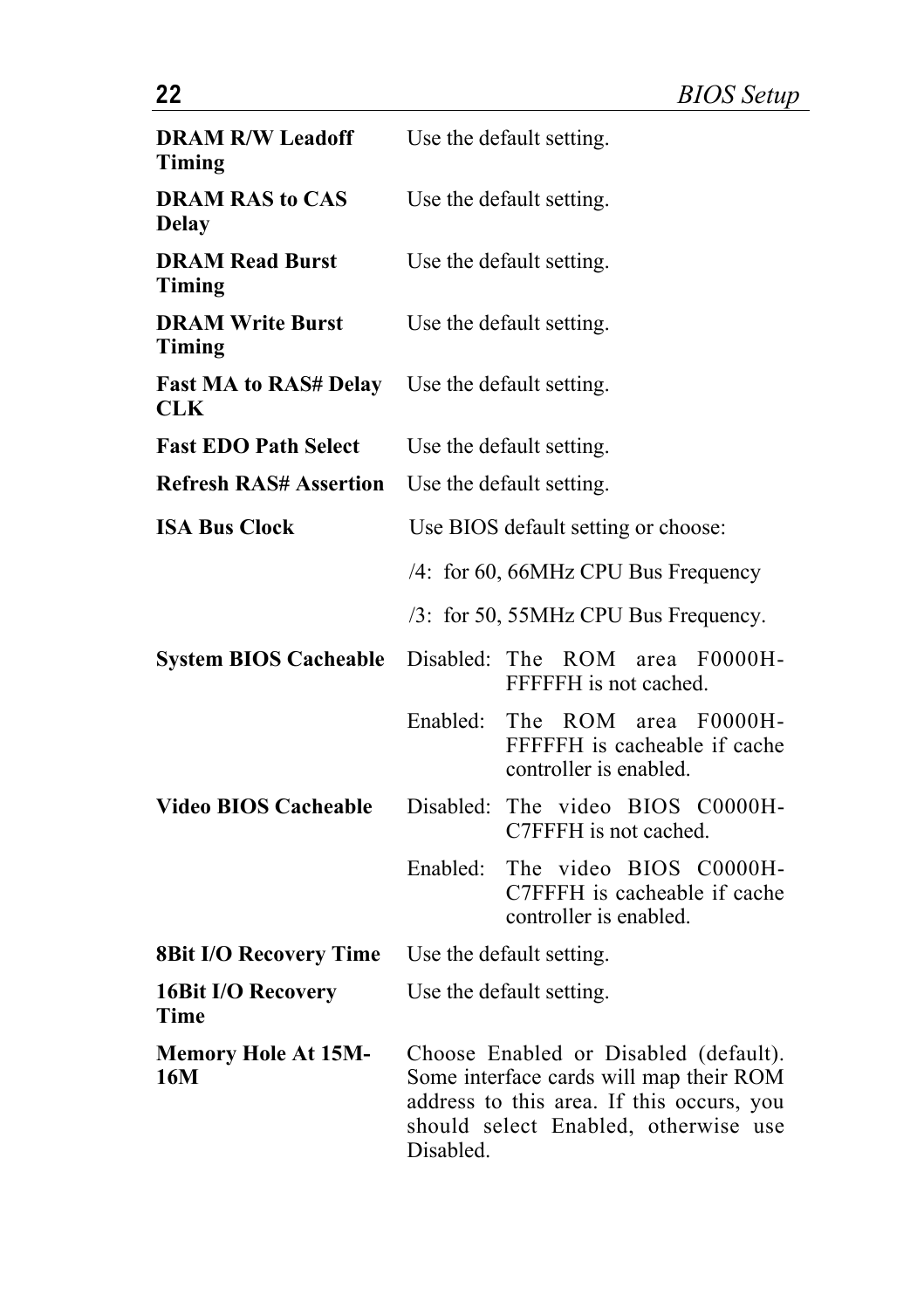| <b>Peer Concurrency</b>                  | Use the default setting. |                                                                                  |
|------------------------------------------|--------------------------|----------------------------------------------------------------------------------|
| <b>Early NA Control</b>                  | Use the default setting. |                                                                                  |
|                                          |                          | <b>Single Bit Error Report</b> Enabled: System will report DRAM<br>error to CPU. |
|                                          |                          | Disabled: System will not report DRAM<br>error to CPU.                           |
| <b>L2 Cache Cacheable</b><br><b>Size</b> |                          | Use the default setting.                                                         |

3. After you have finished with the Chipset Features Setup, press the <ESC> key and follow the screen instructions to save or disregard your settings.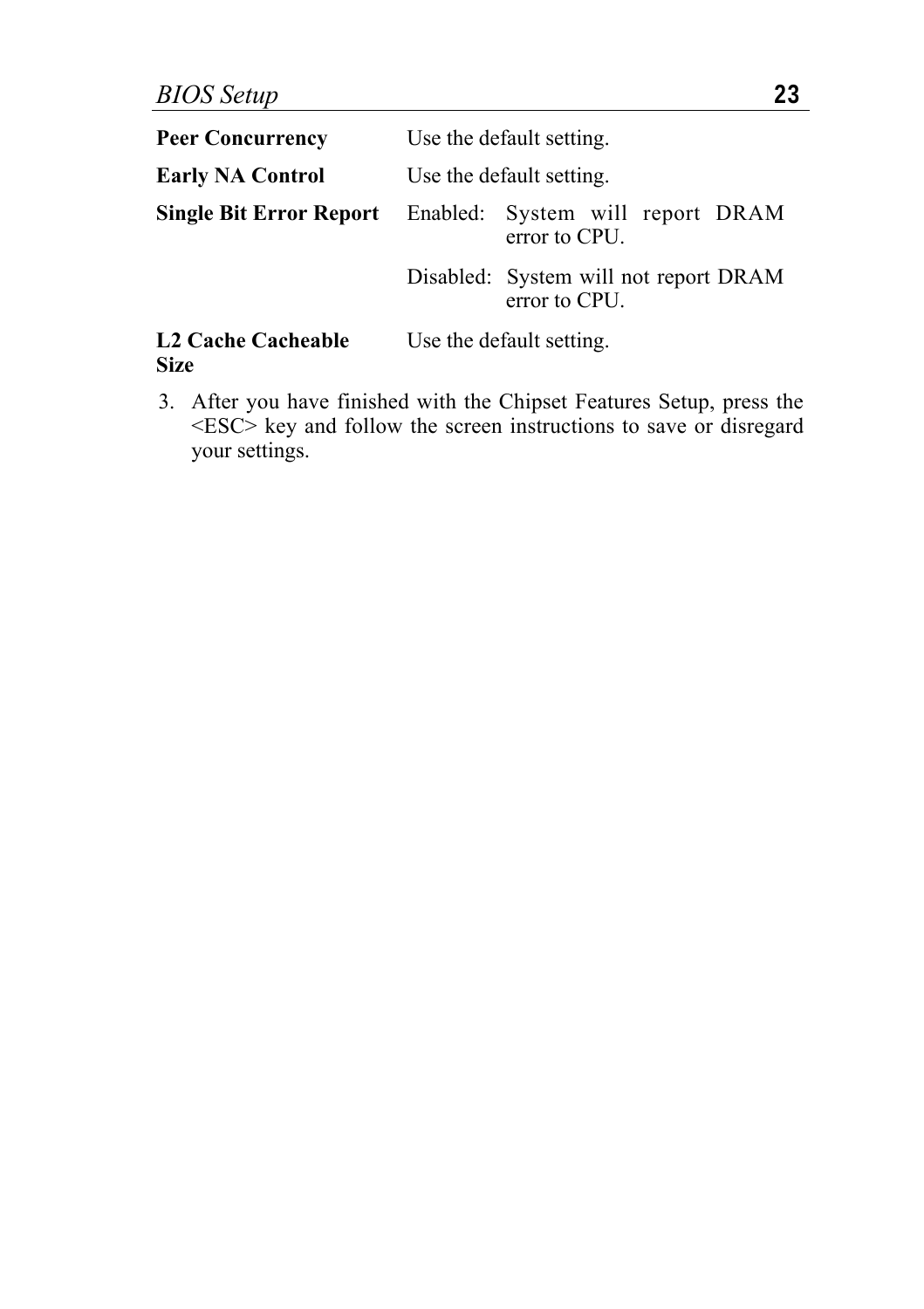#### **Power Management Setup**

The Power Management Setup option sets the system's power saving functions.

Run the Power Management Setup as follows.

1. Choose "POWER MANAGEMENT SETUP" from the Main Menu and a screen with a list of items appears.

ROM PCI/ISA BIOS

|                                                                                                                                                                                                                                                                                                                                        | CMOS SETUP UTILITY<br>POWER MANAGEMENT SETUP                                                                                                                                                                                                                                                                                                                                                 |
|----------------------------------------------------------------------------------------------------------------------------------------------------------------------------------------------------------------------------------------------------------------------------------------------------------------------------------------|----------------------------------------------------------------------------------------------------------------------------------------------------------------------------------------------------------------------------------------------------------------------------------------------------------------------------------------------------------------------------------------------|
| Power Management : Disabled<br>PM Control by APM : No<br>Video Off Method : V/H SYNC+Blank<br>Doze Mode : Disabled<br>Standby Mode : Disabled<br>Suspend Mode : Disabled<br>HDD Power Down : Disabled<br>** Wake Up Events In Doze & Standby **<br>IRO3 (Wake-Up Event) : ON<br>IRQ4 (Wake-Up Event) : ON<br>IRO8 (Wake-Up Event) : ON | ** Power Down & Resume Events **<br>IRO 3 (COM 2)<br>$: \circledcirc$<br>IRO 4 (COM 1) : ON<br>IRO 5 (LPT 2) : ON<br>IRO 6 (Floppy Disk) : OFF<br>IRO 7 (LPT 1) : ON<br>IRO 8 (RTC Alarm) : OFF<br>IRO 9 (IRO2 Redir) : ON<br>IRO 10 (Reserved) : ON<br>IRO 11 (Reserved) : ON<br>IRO 12 (PS/2 mouse) : ON<br>IRO 13 (Coprocessor) : ON<br>IRO 14 (Hard Disk) : ON<br>IRO 15 (Reserved) : ON |
| IRO12 (Wake-Up Event) : ON                                                                                                                                                                                                                                                                                                             | ESC : Quit $\uparrow \downarrow \rightarrow \leftarrow$ : Select Item<br>: Help PU/PD/+/- : Modify<br>F1<br>F5 : Old Values (Shift)F2 : Color<br>F6 : Load BIOS Defaults<br>F7<br>: Load Setup Defaults                                                                                                                                                                                      |

2. Use the arrow keys to move between items and to select values. Modify the selected fields using the PgUp/PgDn/+/- keys.

A short description of selected screen items follows:

| Power             | Options are as follows: |                                                                                                                          |  |
|-------------------|-------------------------|--------------------------------------------------------------------------------------------------------------------------|--|
| <b>Management</b> | system                  | <b>User Define</b> Let's you define the HDD and<br>power down times.                                                     |  |
|                   | <b>Disabled</b>         | Disables the Green PC Features.                                                                                          |  |
|                   | Min Saving              | Doze timer $= 1$ Hour<br>Standby timer $= 1$ Hour<br>Suspend timer $= 1$ Hour<br>$HDD Power Down = 15 Min$               |  |
|                   |                         | <b>Max Saving</b> Doze timer $= 1$ Min<br>Standby timer $= 1$ Min<br>Suspend timer $= 1$ Min<br>$HDD$ Power Down = 1 Min |  |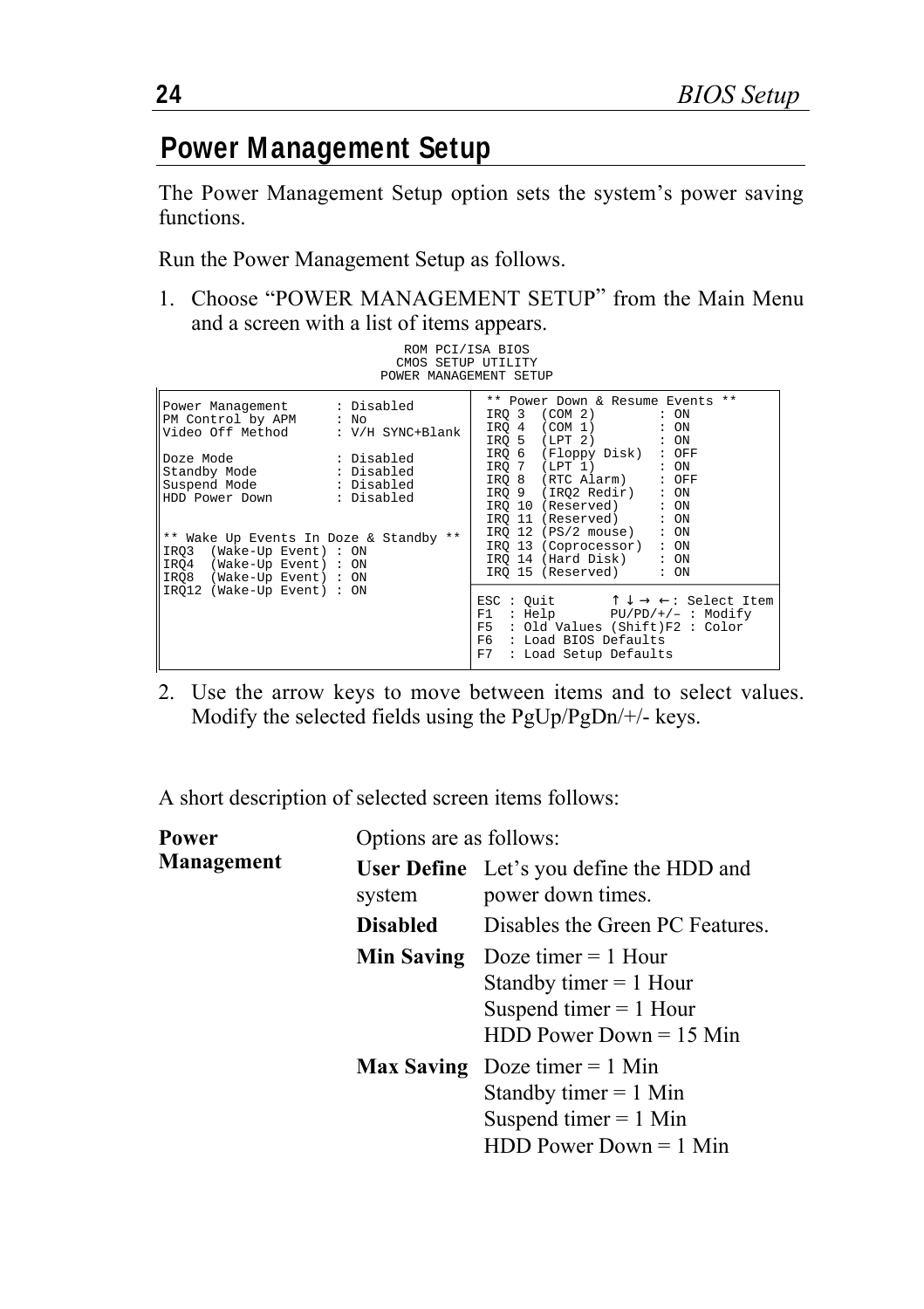| <b>PM</b> Control by<br><b>APM</b>     | Choose Yes or No (default). APM stands for<br>Advanced Power Management. To use APM,<br>you must run "power.exe" under DOS v6.0 or<br>later version.                                                                                                                |
|----------------------------------------|---------------------------------------------------------------------------------------------------------------------------------------------------------------------------------------------------------------------------------------------------------------------|
| <b>Video Off Method</b>                | Choose V/H Sync+Blank (default), Blank<br>screen, or DPMS for the selected PM mode.                                                                                                                                                                                 |
| Doze Mode                              | When the set time has elapsed, the BIOS sends a<br>command to the system to enter doze mode<br>(system clock drops to 33MHz). Time is<br>adjustable from 1 Min to 1 Hour.                                                                                           |
| <b>Standby Mode</b>                    | The default is Disabled. Time is adjustable from<br>1 Min to 1 Hour                                                                                                                                                                                                 |
| <b>Suspend Mode</b>                    | The default is Disabled. Only an SL-Enhanced<br>(or SMI) CPU can enter this mode. Time is<br>adjustable from 1 Min to 1 Hour. Under Suspend<br>mode, the CPU stops completely (no instructions<br>are executed.)                                                    |
| <b>HDD Power Down</b>                  | When the set time has elapsed, the BIOS sends a<br>command to the HDD to power down, which<br>turns off the motor. Time is adjustable from 1 to<br>15 minutes. The default setting is Disabled.<br>Some older model HDDs may not support this<br>advanced function. |
| <b>IRQx</b> (Wake-Up<br>Events)        | The BIOS monitors these items for activity. If<br>activity occurs from the Enabled item the system<br>wakes up.                                                                                                                                                     |
| <b>Power Down</b><br><b>Activities</b> | The BIOS monitors these items for no activity. If<br>no activity occurs from the Enabled item the<br>system will enter power saving mode<br>(Doze/Standby/Suspend/HDD Power Down<br>mode).                                                                          |
|                                        |                                                                                                                                                                                                                                                                     |

3. After you have finished with the Power Management Setup, press the <ESC> key to return to the Main Menu.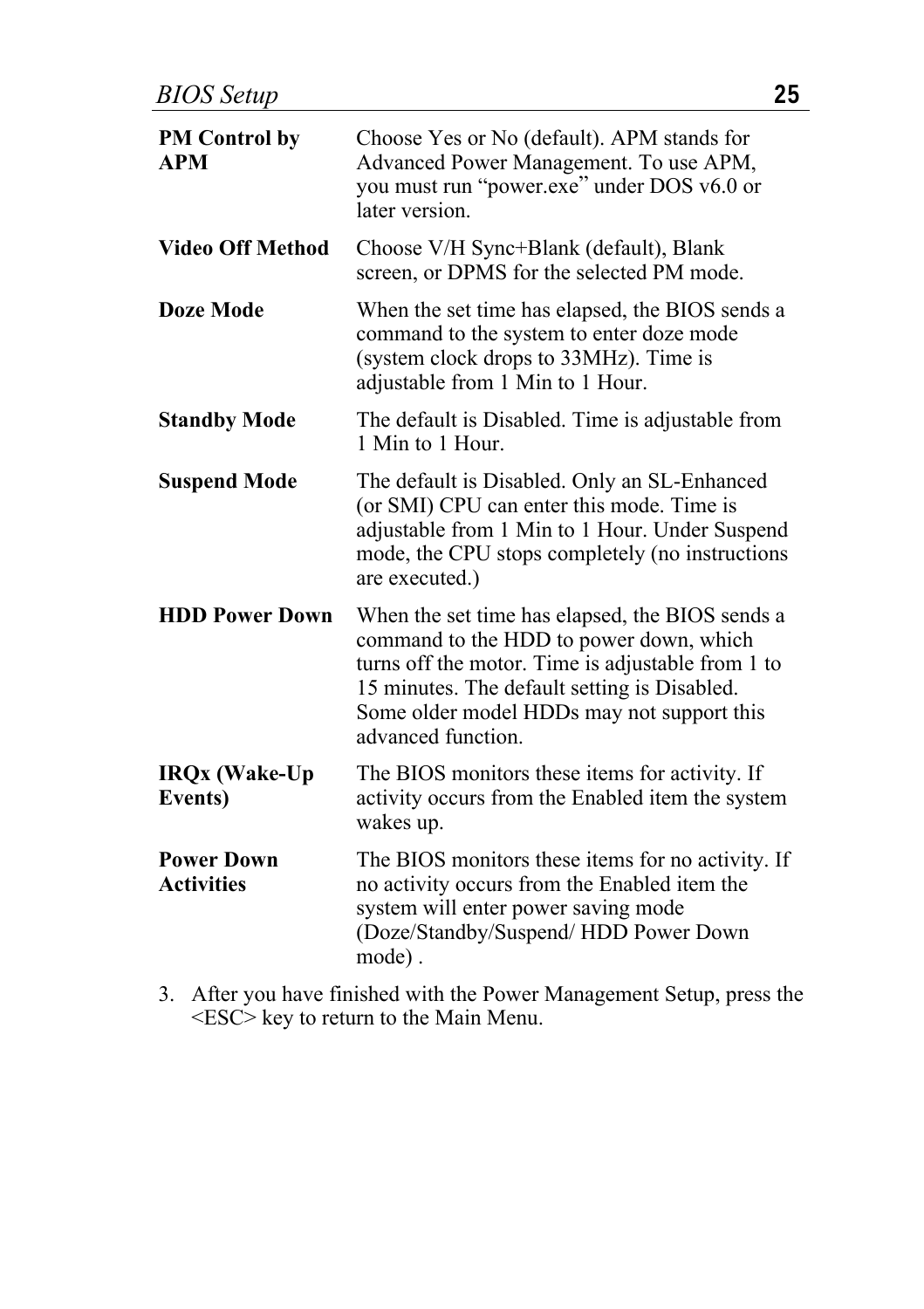## **PNP/PCI Configuration Setup**

This option sets the mainboard's PCI Slots. Run this option as follows:

1. Choose "PNP/PCI CONFIGURATION SETUP" from the Main Menu and the following screen appears. (The screen below shows default settings.)

ROM PCI/ISA BIOS PNP/PCI CONFIGURATION AWARD SOFTWARE, INC.

| Resources Controlled By : Manual<br>Reset Configuration Data : Disabled                                                                                                                                                                                                                                                                                    | PCI IRO Actived By : Level<br>PCI IDE IRO Map To : PCI-AUTO<br>Primary IDE INT# : A                                                                                                                                          |
|------------------------------------------------------------------------------------------------------------------------------------------------------------------------------------------------------------------------------------------------------------------------------------------------------------------------------------------------------------|------------------------------------------------------------------------------------------------------------------------------------------------------------------------------------------------------------------------------|
| IRO-3 assigned to: Legacy ISA*<br>IRO-4 assigned to: Legacy ISA*<br>IRO-5 assigned to: PCI/ISA PnP*<br>IRO-7 assigned to: Legacy ISA*<br>IRO-9 assigned to: PCI/ISA PnP*<br>IRO-10 assigned to: PCI/ISA PnP*<br>IRO-11 assigned to: PCI/ISA PnP*<br>IRQ-12 assigned to: PCI/ISA PnP*<br>IRO-14 assigned to: Legacy ISA*<br>IRO-15 assigned to: Legacy ISA* | Secondary IDE INT# : B                                                                                                                                                                                                       |
| DMA-0 assigned to: PCI/ISA PnP*<br>DMA-1 assigned to: PCI/ISA PnP*<br>DMA-3 assigned to: PCI/ISA PnP*<br>assigned to: PCI/ISA PnP*<br>$DMA-5$<br>assigned to: PCI/ISA PnP*<br>$DMA-6$<br>DMA-7 assigned to: PCI/ISA PnP*                                                                                                                                   | ESC: Quit $\uparrow \downarrow \rightarrow \leftarrow$ : Select Item<br>$: Help$ $PU/PD/+/ : Modify$<br>F1<br>: Old Values (Shift)F2 : Color<br>F <sub>5</sub><br>F6.<br>: Load BIOS Defaults<br>F7<br>: Load Setup Defaults |

- \*: These items will disappear when Resource Controlled. is Auto.
- 2. Use the arrow keys to move between items and select values. Modify selected fields using the PgUp/PgDn/+/– keys.

A short description of screen items follows:

| <b>Resources</b><br><b>Controlled By</b> |       | Manual: BIOS doesn't manage PCI/ISA PnP<br>card (i.e., IRQ) automatically. |  |  |  |  |
|------------------------------------------|-------|----------------------------------------------------------------------------|--|--|--|--|
| <b>Reset</b><br>Configuration<br>Data    | Auto: | BIOS auto manage PCI and ISA PnP<br>card (recommended).                    |  |  |  |  |
|                                          |       | Disabled: Retain PnP configuration data in<br>BIOS.                        |  |  |  |  |
|                                          |       | Enabled: Reset PnP configuration data in BIOS.                             |  |  |  |  |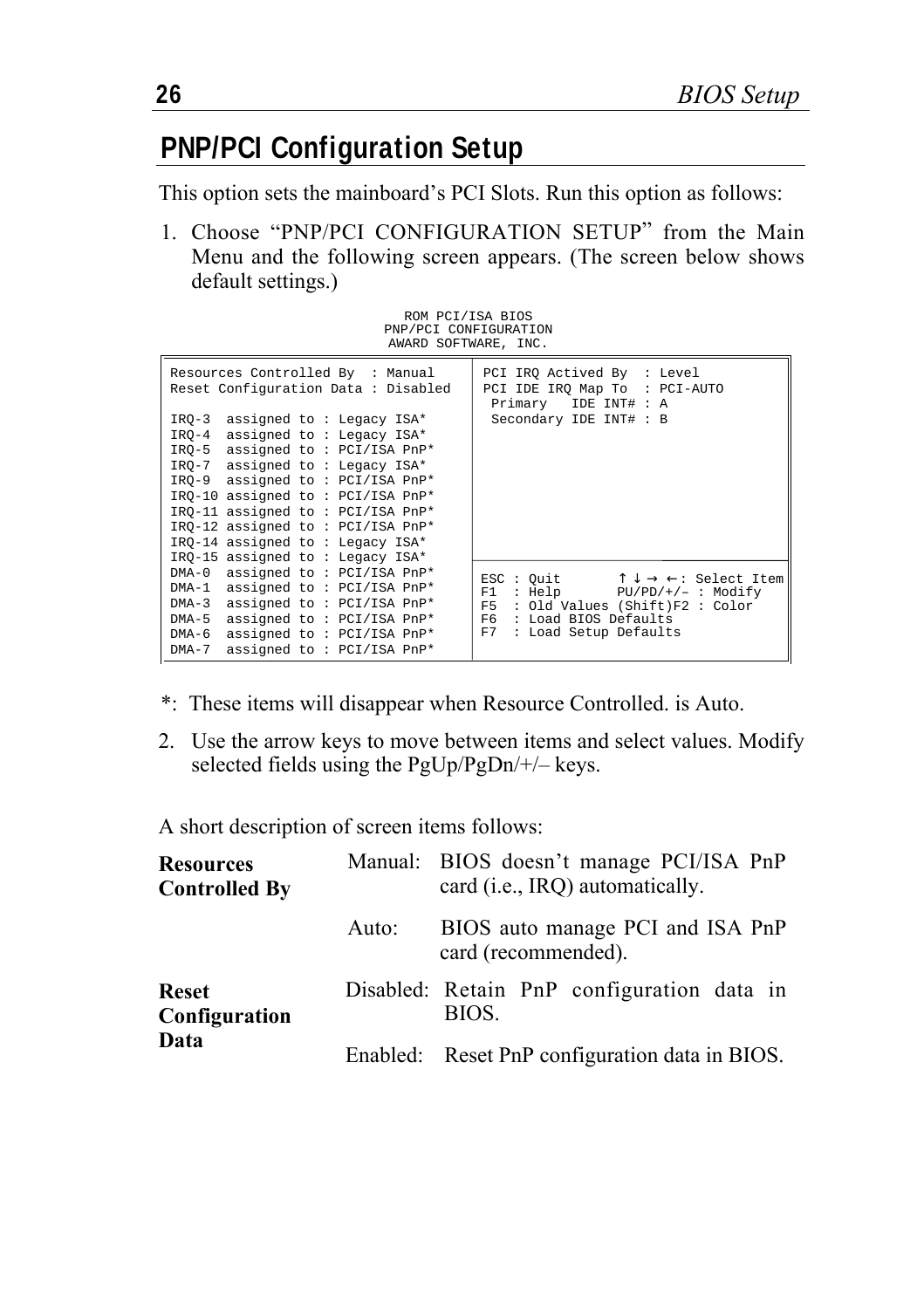| <b>IRQX</b> and<br><b>DMAX</b> assigned<br>to | Choose PCI/ISA PnP or Legacy ISA. If the first<br>item is set to Manual, you could choose IRQX<br>and DMAX assigned to PCI/ISA PnP card or ISA<br>card.                                                                 |                                                          |  |  |  |
|-----------------------------------------------|-------------------------------------------------------------------------------------------------------------------------------------------------------------------------------------------------------------------------|----------------------------------------------------------|--|--|--|
|                                               |                                                                                                                                                                                                                         | PCI/ISA PnP: BIOS auto assigns IRQ/DMA to<br>the device. |  |  |  |
|                                               |                                                                                                                                                                                                                         | Legacy ISA: User assigns IRQ/DMA to the<br>device.       |  |  |  |
| <b>PCI IRQ</b><br><b>Activated By</b>         | Choose Edge or Level. Most PCI trigger signals<br>are Level. This setting must match the PCI card.                                                                                                                      |                                                          |  |  |  |
| <b>PCI IDE IRQ</b><br>Map To                  | Select PCI-AUTO, ISA, or assign a PCI SLOT<br>number (depending on which slot the PCI IDE is<br>inserted). The default setting is PCI-AUTO. If<br>PCI-AUTO does not work, then assign an<br>individual PCI SLOT number. |                                                          |  |  |  |
| <b>Primary IDE</b><br>INT#                    | default setting is INTA#.                                                                                                                                                                                               | Choose INTA#, INTB#, INTC#, or INTD#. The                |  |  |  |
| <b>Secondary IDE</b><br>INT#                  | default setting is INTB#.                                                                                                                                                                                               | Choose INTA#, INTB#, INTC#, or INTD#. The                |  |  |  |

3. After you have finished with the PCI Slot Configuration, press the  $\leq$ ESC $>$  key and follow the screen instructions to save or disregard your settings.

#### **Load Setup Defaults**

This item loads the system values you have previously saved. Choose this item and the following message appears:

```
"Load SETUP Defaults (Y/N)? N"
```
To use the SETUP defaults, change the prompt to "Y" and press  $<$ Enter $>$ 

*Note: The SETUP Defaults are optimized for the most stabilized performance.*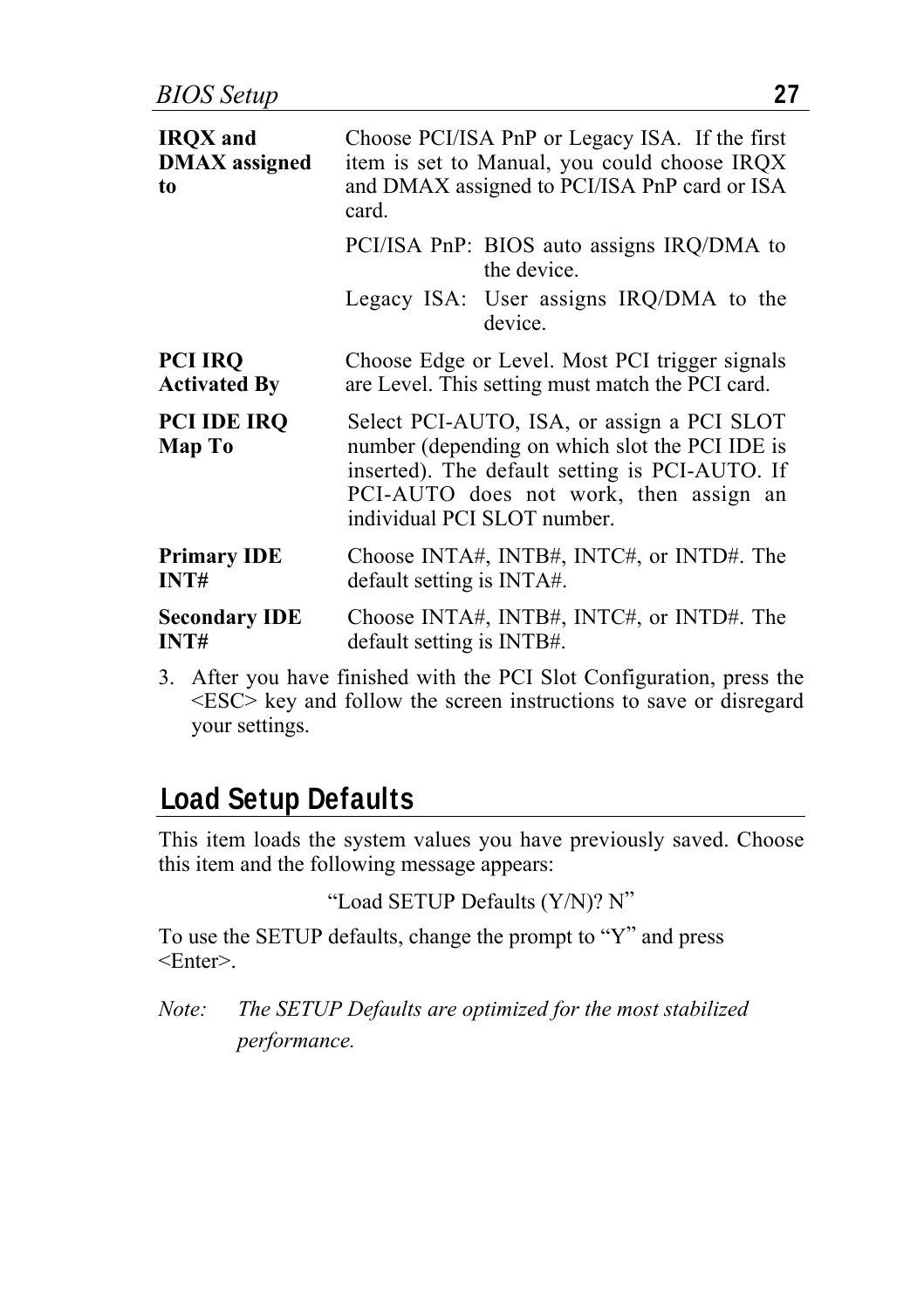#### **Load BIOS Defaults**

Choose this item and the following message appears:

```
"Load BIOS Defaults (Y/N)? N"
```
To use the BIOS defaults, change the prompt to "Y" and press <Enter>.

*Note: BIOS DEFAULTS values are adjusted for high performance. If you run into any problems after load BIOS DEFAULTS, please load the SETUP DEFAULTS for the stable performance.*

#### **Integrated Peripherals**

The Integrated Peripherals option changes the values of the chipset registers. These registers control system options in the computer.

*Note: Change these settings only if you are familiar with the Chipset.*

Run the Integrated Peripherals as follows.

1. Choose "Integrated Peripherals" from the Main Menu and the following screen appears. (The screen below shows default settings..

| ROM PCI/ISA BIOS       |  |  |
|------------------------|--|--|
| INTEGRATED PERIPHERALS |  |  |
| AWARD SOFTWARE, INC.   |  |  |

| IDE HDD Block Mode : Enabled<br>PCI Slot IDE 2nd Channel : Enabled<br>On-Chip Primary PCI IDE: Enabled<br>On-Chip Secondary PCI IDE: Enabled<br>IDE Primary Master PIO : Auto<br>IDE Primary Slave PIO : Auto<br>IDE Secondary Master PIO : Auto<br>IDE Secondary Slave PIO : Auto<br>USB Controller : Disabled |           |                                                                                                                                                                                                      |
|-----------------------------------------------------------------------------------------------------------------------------------------------------------------------------------------------------------------------------------------------------------------------------------------------------------------|-----------|------------------------------------------------------------------------------------------------------------------------------------------------------------------------------------------------------|
| Onboard FDD Controller<br>Onboard Serial Port 1 : 3F8/IR04<br>Onboard Serial Port 2 : 2F8/IRO3<br>UART 2 Mode : Standard<br>Onboard Parallel Port : 378H/IRO7<br>Onboard Parallel MODE : ECP/EPP<br>ECP Mode Use DMA : 3<br>Paralel Port EPP Type : EPP1.9                                                      | : Enabled | ESC: Quit $\uparrow \downarrow \rightarrow \leftarrow$ : Select Item<br>$F1 : Help$ $PU/PD/+/- : Modify$<br>F5 : Old Values (Shift)F2 : Color<br>F6 : Load BIOS Defaults<br>F7 : Load Setup Defaults |

2. Use the arrow keys to move between items and select values. Modify selected fields using the PgUp/PgDn/+/– keys.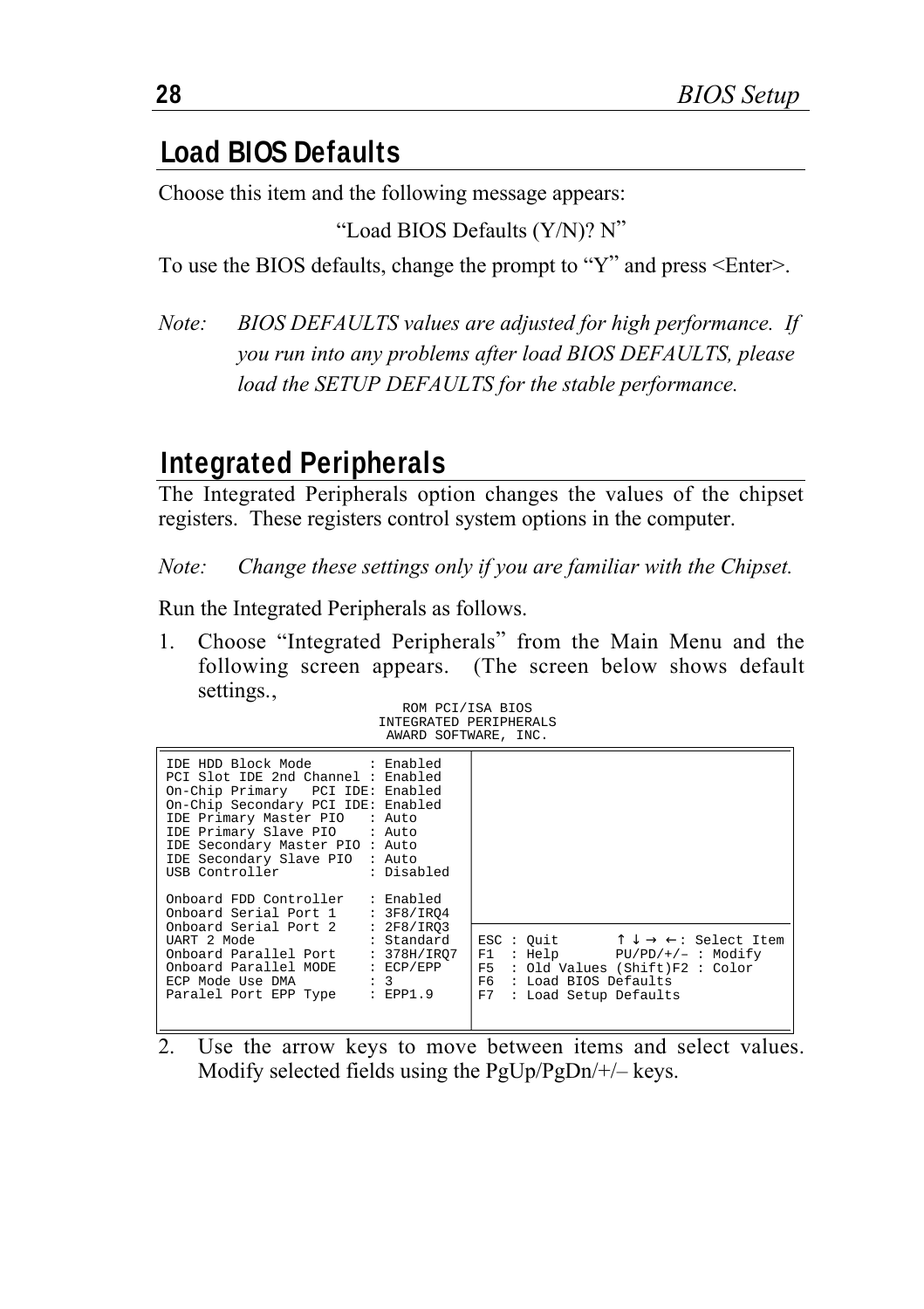A short description of screen items follows:

| <b>IDE HDD Block Mode</b>                                                                                                                       | Choose Enabled (default) or Disabled.<br>Enabled invokes multi-sector transfer<br>instead of one sector per transfer. Not all<br>HDDs support this function.                                                                        |  |  |  |  |  |
|-------------------------------------------------------------------------------------------------------------------------------------------------|-------------------------------------------------------------------------------------------------------------------------------------------------------------------------------------------------------------------------------------|--|--|--|--|--|
| PCI Slot IDE 2nd<br><b>Channel</b>                                                                                                              | Choose Enabled (default) or Disabled.<br>When Enabled is set, IRQ15 is dedicated<br>for secondary IDE use. When Disabled is<br>set, IRQ15 is released for other devices.                                                            |  |  |  |  |  |
| <b>On-chip Primary/</b>                                                                                                                         | Enabled: Use the on-board IDE (default)                                                                                                                                                                                             |  |  |  |  |  |
| <b>Secondary PCI IDE</b>                                                                                                                        | Disabled: Turn off the on-board IDE                                                                                                                                                                                                 |  |  |  |  |  |
| <b>IDE Primary Master PIO</b><br><b>IDE Primary Slave PIO</b><br><b>IDE Secondary Master</b><br>PIO<br><b>IDE Secondary Slave</b><br><b>PIO</b> | Choose Auto (default) or mode $0\neg 4$ .<br>Mode 0 is the slowest speed, and HDD<br>mode 4 is the fastest speed. For better<br>performance and stability, we suggest you<br>use the Auto setting to set the HDD<br>control timing. |  |  |  |  |  |
| <b>USB Controller</b>                                                                                                                           | Enabled it when you use USB device.                                                                                                                                                                                                 |  |  |  |  |  |
| <b>Onboard FDC Controller</b>                                                                                                                   | Enabled:<br>Use the on-board<br>floppy<br>controller (default).                                                                                                                                                                     |  |  |  |  |  |
|                                                                                                                                                 | Disabled:<br>Turn off the on-board floppy<br>controller.                                                                                                                                                                            |  |  |  |  |  |
| <b>Onboard Serial Port 1</b><br><b>Onboard Serial Port 2</b>                                                                                    | Choose serial port 1 & 2's I/O address.<br>Do no set port $1 \& 2$ to the same value<br>except for Disabled.                                                                                                                        |  |  |  |  |  |
|                                                                                                                                                 | COM 1/3F8H<br> COM3/3EBH<br>COM 2/2F8H<br>  COM4/2EBH<br>(default)                                                                                                                                                                  |  |  |  |  |  |
| <b>UART 2 Mode</b>                                                                                                                              | Standard: Use standard UART mode<br>(default).                                                                                                                                                                                      |  |  |  |  |  |
|                                                                                                                                                 | ASK<br>IR:Use UART with<br><b>ASKIR</b><br>function.                                                                                                                                                                                |  |  |  |  |  |
| <b>Onboard Parallel Port</b>                                                                                                                    | Choose the printer I/O address:<br>378H/IRQ7 (default), 3BCH/IRQ7,<br>278H/IRQ5                                                                                                                                                     |  |  |  |  |  |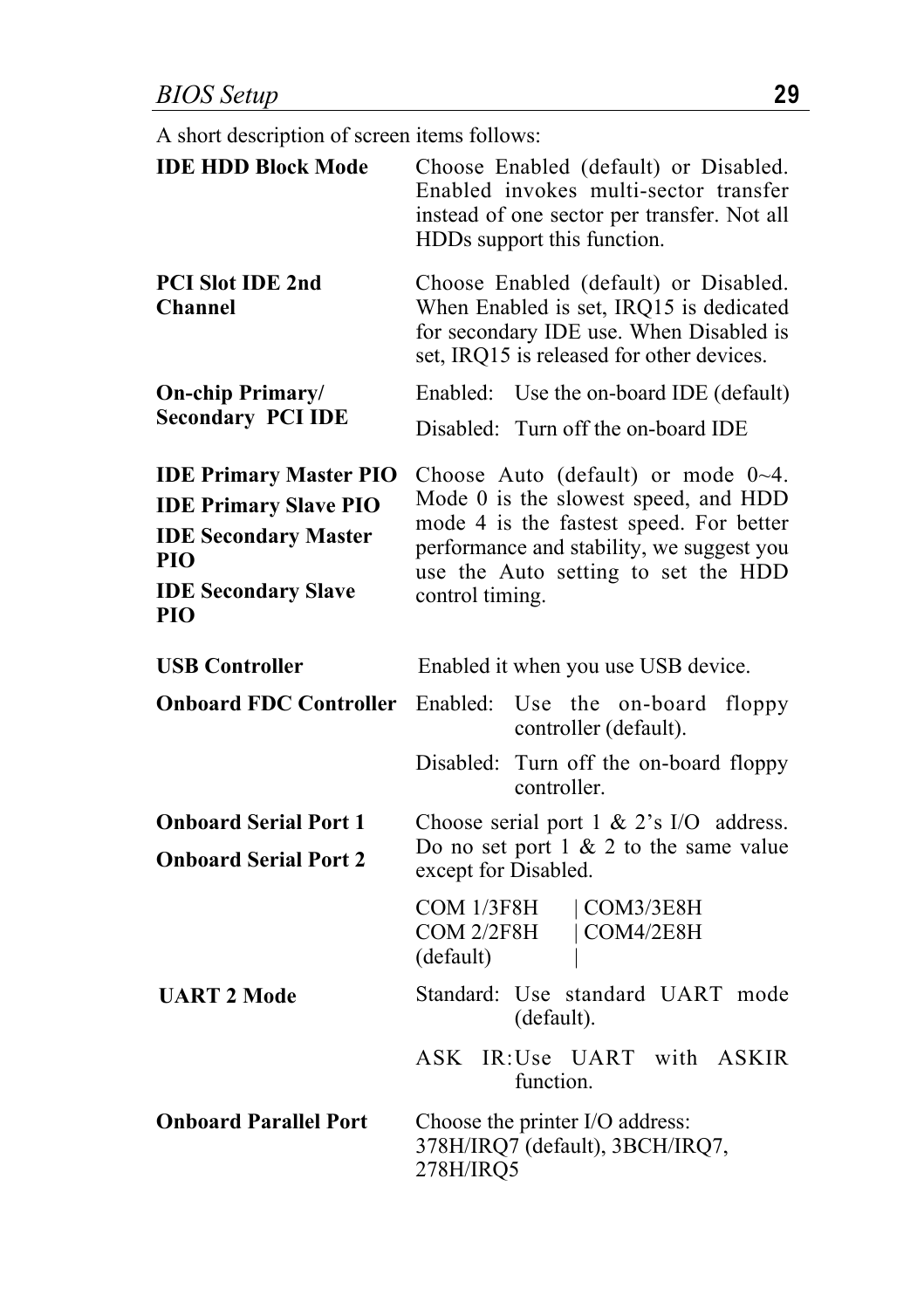| <b>Onboard Printer Mode</b>   | Choose $ECP + EPP$ (default), SPP or EPP,<br>ECP mode. The mode depends on your<br>external device that connects to this port. |  |  |  |  |
|-------------------------------|--------------------------------------------------------------------------------------------------------------------------------|--|--|--|--|
| <b>ECP Mode DMA Select</b>    | Choose DMA3 (default) or DMA1. This<br>setting only works when the Onboard<br>Printer Mode is set at the ECP mode.             |  |  |  |  |
| <b>Parallel Port EPP Type</b> | Choose EPP specification Ver. 1.7<br>(default) or 1.9.                                                                         |  |  |  |  |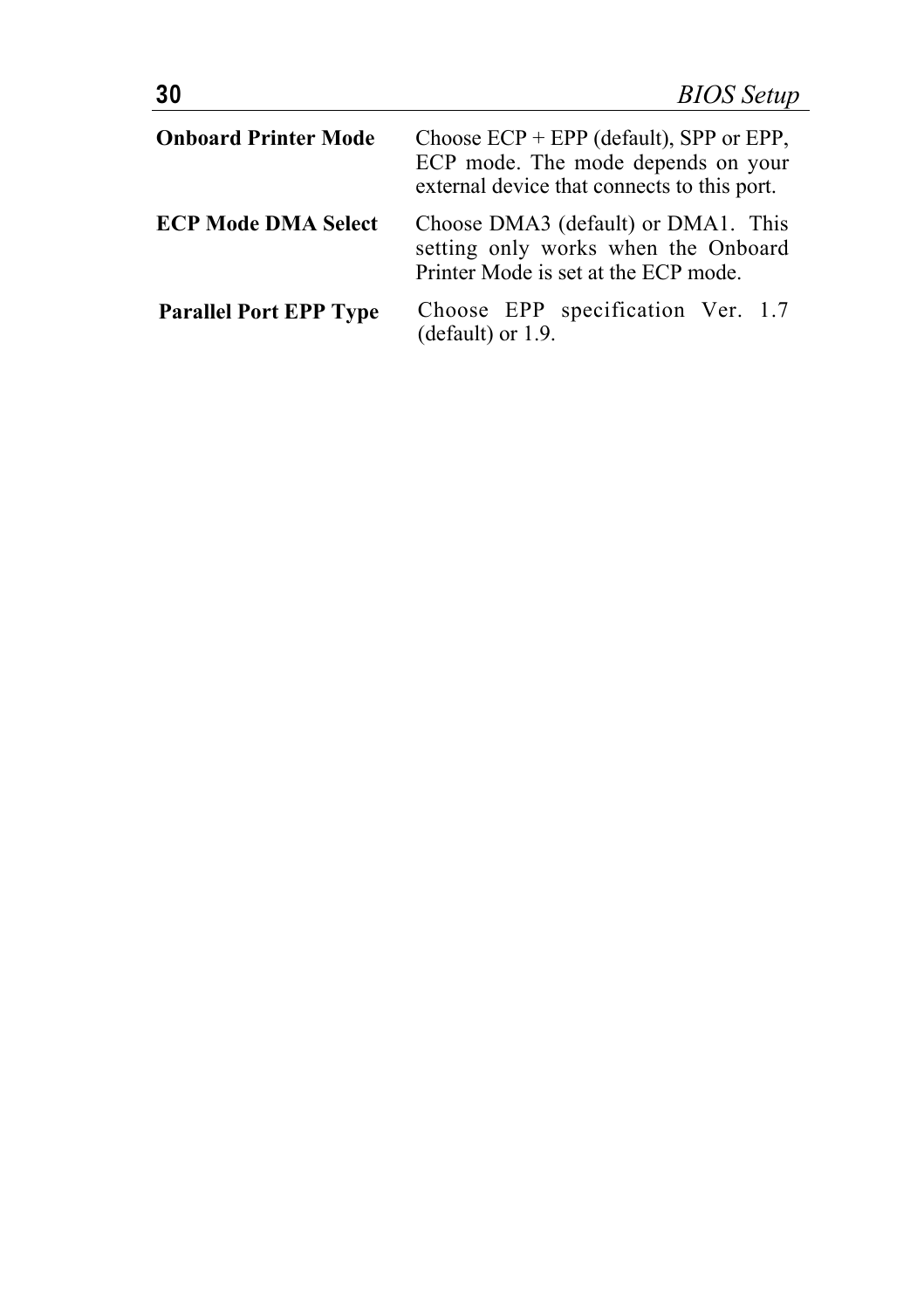#### **Supervisor Password**

Based on the setting you made in the "Security Option" of the "BIOS FEATURES SETUP", this Main Menu item lets you configure the system so that a password is required every time the system boots or an attempt is made to enter the Setup program. Change the password as follows:

1. Choose "SUPERVISOR PASSWORD" in the Main Menu and press <Enter>. The following message appears:

#### **"Enter Password:"**

- 2. Enter a password and press <Enter>. (If you do not wish to use the password function, you can just press <Enter> and a "Password disabled" message appears. )
- 3. After you enter your password, the following message appears prompting you to confirm the new password:

#### **"Confirm Password:"**

- 4. Re-enter your password and then Press <ESC> to exit to the Main Menu.
- 5. You have the right to change any changeable settings in the "CMOS SETUP UTILITY"
- *Important: If you forget or lose the password, the only way to access the system is to set jumper JP5 to clear the CMOS RAM. All setup information is lost and you must run the BIOS setup program again.*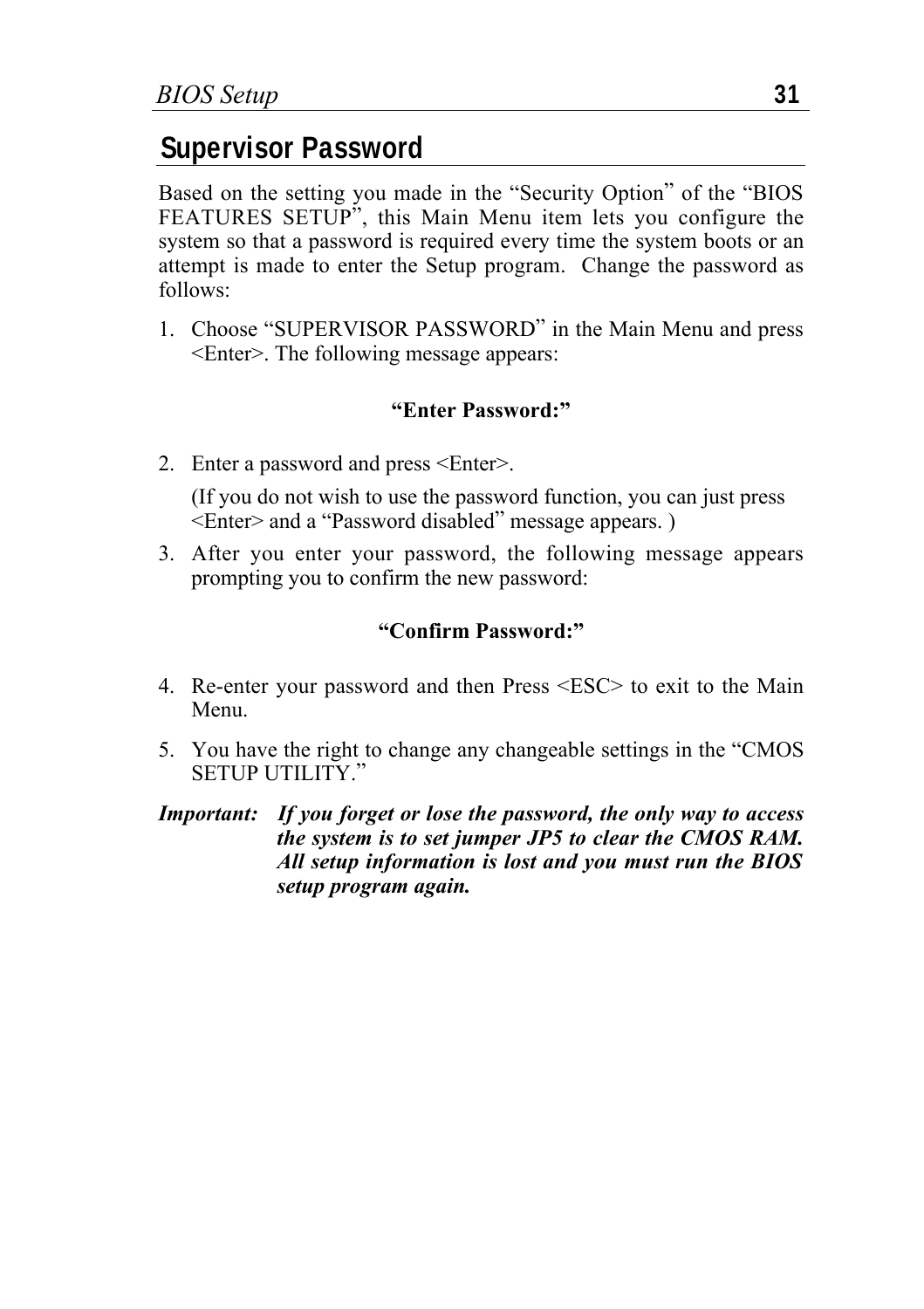#### **User Password**

Based on the setting you made in the "Security Option" of the "BIOS FEATURES SETUP", this Main Menu item lets you configure the system so that a password is required every time the system boots or an attempt is made to enter the Setup program. Change the password as follows:

1. Choose "USER PASSWORD" in the Main Menu and press <Enter>. The following message appears:

#### **"Enter Password:"**

- 2. Enter a password and press <Enter>. (If you do not wish to use the password function, you can just press <Enter> and a "Password disabled" message appears. )
- 3. After you enter your password, the following message appears prompting you to confirm the new password:

#### **"Confirm Password:"**

- 4. Re-enter your password and then Press <ESC> to exit to the Main Menu.
- 5. You are not allowed to change any setting in "CMOS SETUP UTILITY" except change user's password.
- *Important: If you forget or lose the password, the only way to access the system is to set jumper JP5 to clear the CMOS RAM. All setup information is lost and you must run the BIOS setup program again.*